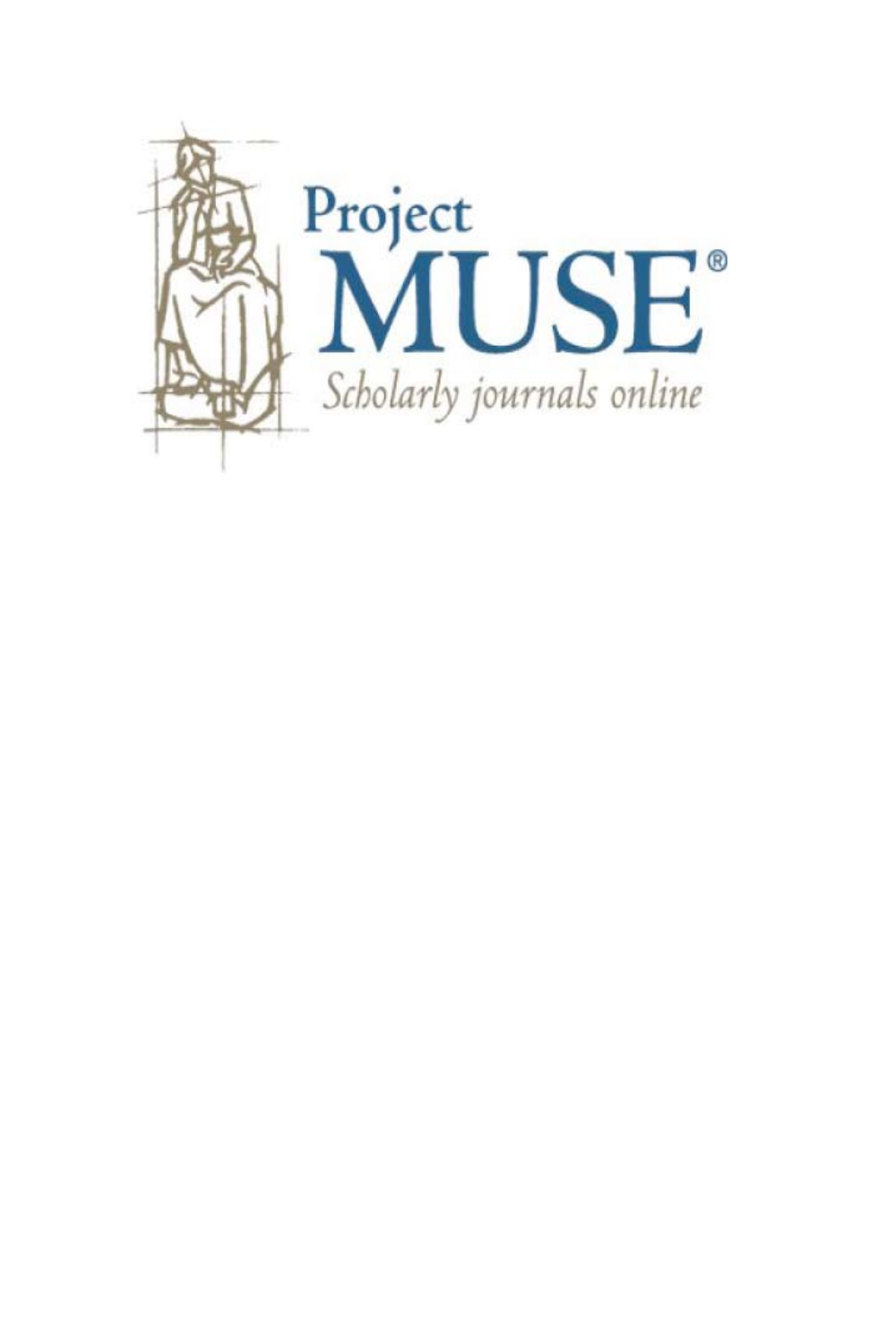# The Tacit Agenda of a Literary Approach to the Bible

**MARA H. BENJAMIN** 

# A b s t r a c t

*Robert Alter's The Art of Biblical Narrative (1981) did not merely aim to elucidate the literary structure of the Bible for a broad audience; it also sought to articulate the moral and theological vision of the Bible. In this respect it parallels the efforts of Martin Buber and Franz Rosenzweig, whose essays on biblical translation collected in Die Schrift und ihre Verdeutschung (1936) claimed the mantle of critical scholarship but, more importantly, strove to guide readers to a meaningful encounter with the biblical text. This article argues that a common theological agenda animates*  both Alter's and Buber-Rosenzweig's projects and informs the metaliterary signifi*cance that the authors ascribe to the literary approach to the Bible.*

iterary approaches to the Bible have served an important role in the effort to<br>rescue this once-singular text from the apparently dismantling effects of<br>critical biblical scholarship. Over the course of the nineteenth cent rescue this once-singular text from the apparently dismantling effects of critical biblical scholarship. Over the course of the nineteenth century, the critique of biblical authorship, the growing understanding of the Near Eastern cultural context in which the Hebrew scriptures emerged, and the problem of textual integrity all challenged the Bible's authority and relevance. In response, twentiethcentury adherents of literary methods have combated these multiple assaults on the exceptionality of the text by teaching readers and students that the scriptures could be meaningful not because they are historically accurate or generically unique, but because they are well crafted, beautiful, and thus compelling. But the case for the artistry of the Bible has also lent itself to speculations that go beyond the strictly literary realm. In an age of religious claims that tend toward the dilute or the fundamentalist, the literary scholar's work often serves a theological role.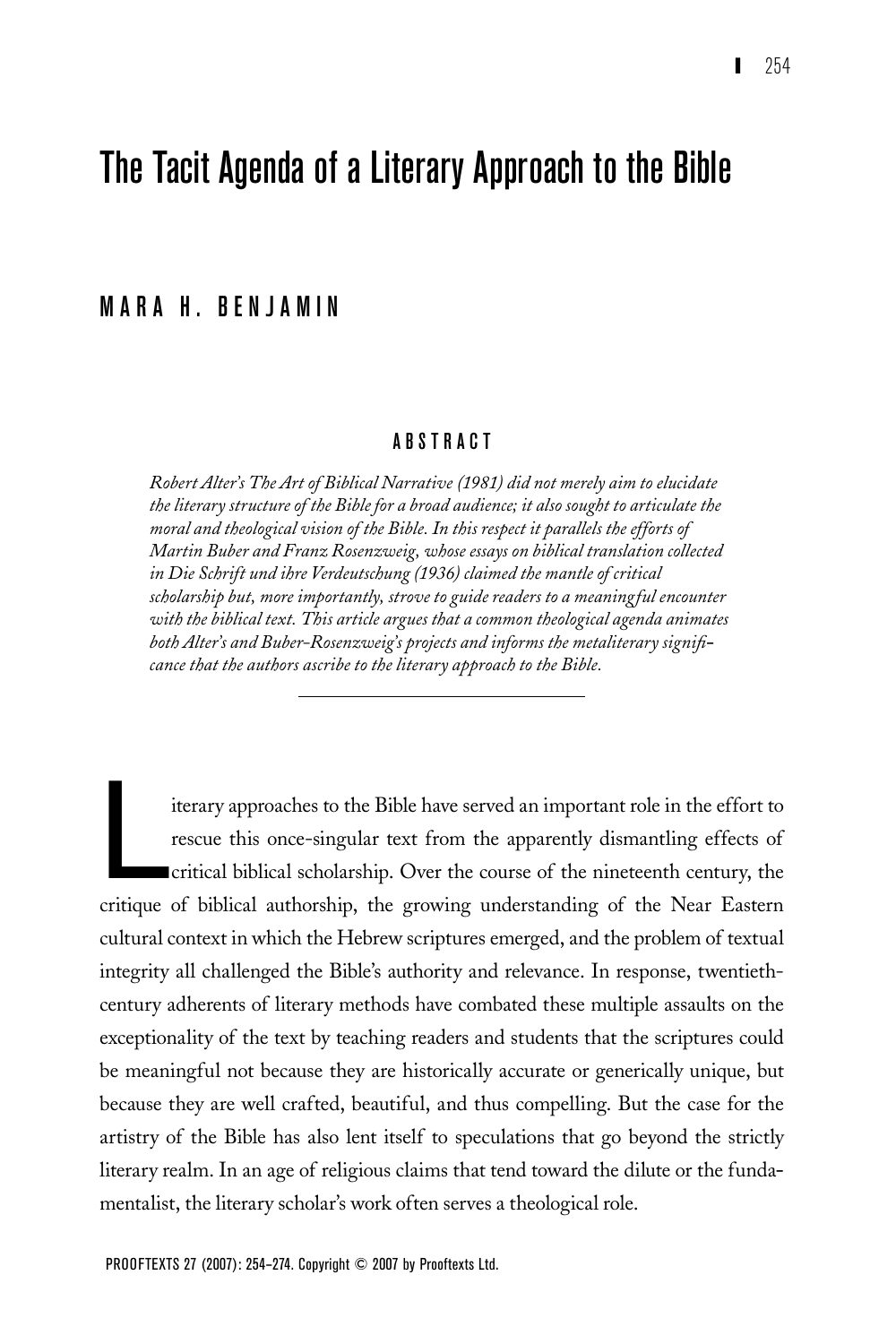Robert Alter's *The Art of Biblical Narrative* has, perhaps more than any other book, transmitted an appreciation of the literary genius of the biblical text to a wide audience. This achievement would not have been as successful, however, had it not wrestled with the broader questions of the Bible's significance that more than a century of scholarly criticism posed to would-be readers. This article places Alter's struggle to reclaim the Bible not only as a literary but also as a theological and moral masterpiece in the context of an earlier effort that strove toward the same ends. Half a century before the appearance of *The Art of Biblical Narrative*, Martin Buber and Franz Rosenzweig likewise aimed to reach lay readers with a pioneering approach to the Bible. They harbored a particular dissatisfaction with what they perceived as the methods of higher criticism. But their contribution went beyond mere critique; Buber and Rosenzweig, by attending to the artistry of the text, identified a powerful language for articulating the Bible's significance in an age in which secure theological or historical grounds for the text's claims no longer existed. Their essays and working papers on this topic, collected and published as *Die Schrift*  und ihre Verdeutschung,<sup>1</sup> provide a particularly rich source for investigating the theological temptations of the literary approach at its very inception. His now-classic text sought to address the religious, and not only the literary, status of the text and thus can be illuminated through an investigation of how the assumptions built into Buber and Rosenzweig's project of recuperating the Bible also animate *The Art of Biblical Narrative*.

My juxtaposition of the two efforts focuses on three points of contact: first, the authors' characterization of higher criticism and their proposal for how its potentially disruptive implications for religious readings of the Bible can be overcome; second, the identification of the *Leitwort* as a characteristic of Hebrew biblical prose in which the text's metaliterary import was to be found; and third, the authors' invocation of rabbinic and medieval Jewish exegesis to illustrate the literary method. It is not my intent to make an argument for the historical precedence or genealogical influence of Buber and Rosenzweig on later readers of the Bible. Rather, I use the earlier authors' work to uncover the theological considerations that are inseparable from the constitutive elements of what we now recognize as a literary approach to the Bible. I argue that the effort to reveal a coherent, dynamic, and robust religious vision within the text motors Alter's classic study of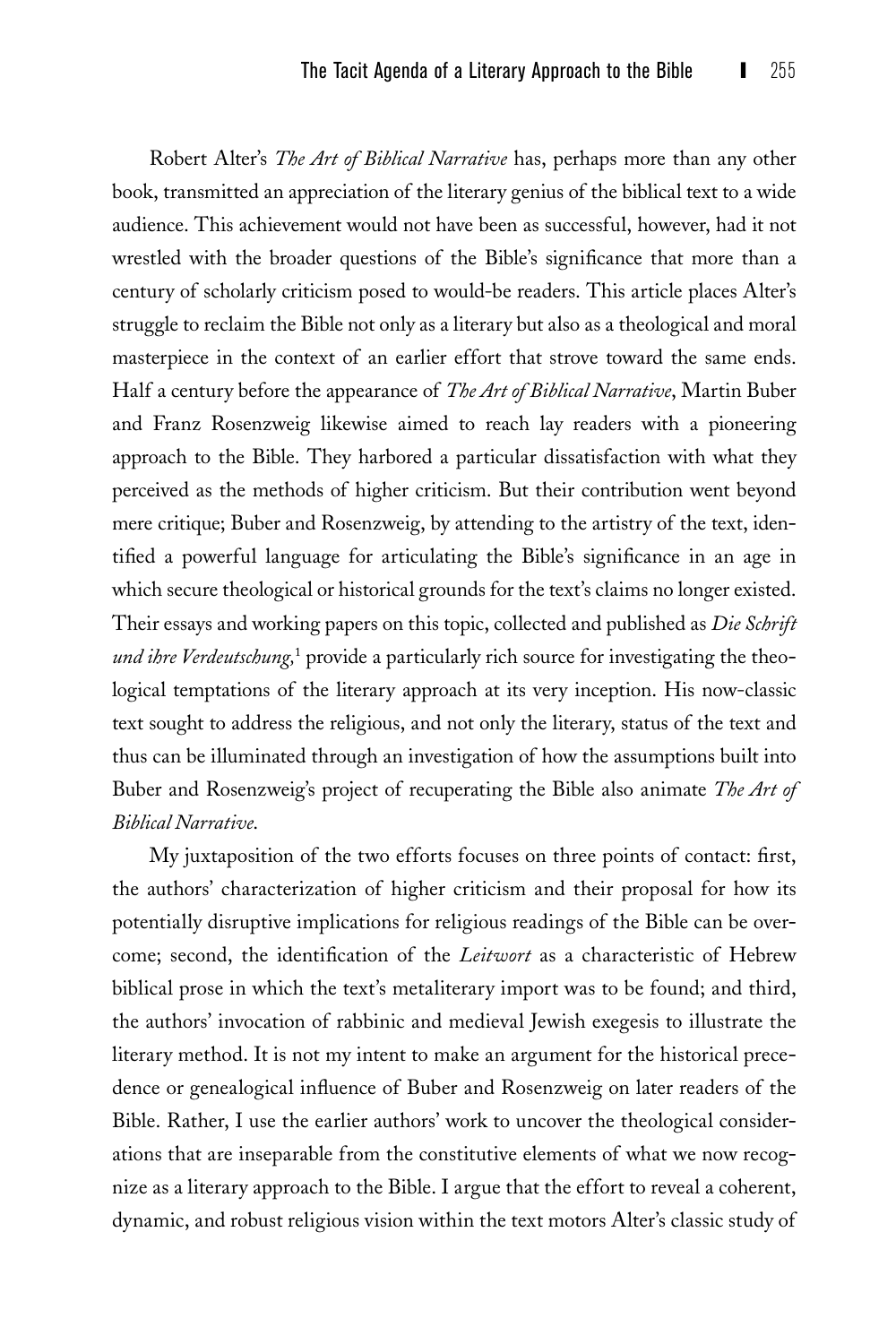the Bible, much as it does Buber and Rosenzweig's essays on biblical style. For all three writers, the text's literary structure, narrowly defined, invites study in large part because it served as a portal to this broader understanding of the text's ongoing moral and theological import.

At first glance, the two projects under consideration bear little resemblance to one another. In *Die Schrift und ihre Verdeutschung*, Martin Buber (1878–1965) and Franz Rosenzweig (1886–1929) attempted to give an account of the work that they were doing in translating the Hebrew Bible into German, a project that began in 1925 and that Buber completed more than three decades after Rosenzweig's death. Rather than striving to present a "method," the authors reflected on topics that piqued their particular theological and hermeneutic interests, explaining as they did so the principles that emerged in the process of producing their remarkable, unusual translation. Neither Buber nor Rosenzweig approached the Bible as scholars of biblical literature, but rather as men with training in philosophy whose commitment to Jewish texts, education, and communal revitalization informed their view of the task. The larger project that they aimed to realize, through their Bible translation, was that of placing modern, historically and critically sensitive readers into a direct "encounter" with the Hebrew Bible. They undertook this work neither as academics nor as popularizers but as *engagé* intellectuals who asked their readers to "confront their lives with the word."2

Robert Alter, though likewise a nonspecialist, came to the Bible via a very different route. With training in modern European literature, Alter's references are more likely to be to Joyce than to Luther. Unlike Buber and Rosenzweig, Alter did not present himself as bringing individuals or communities nearer to scripture; the argument of *The Art of Biblical Narrative* (henceforth *ABN*) centered on the more limited goal of establishing the necessity and suitability of bringing a literary eye and ear to the Bible. Alter made his case in a compact book distinguished by limpid, elegant, and utterly persuasive prose. His project had ample precedents; indeed, one of the successes of *ABN* lay in bringing the "literary approach" to broader audiences than had already been reached by the work of Benno Jacob, Umberto Cassuto, Meir Sternberg, Michael Fishbane, and the many others who, since the time of Buber and Rosenzweig, had labored in similar pursuits within and without academia. His triumph is indisputable: it would be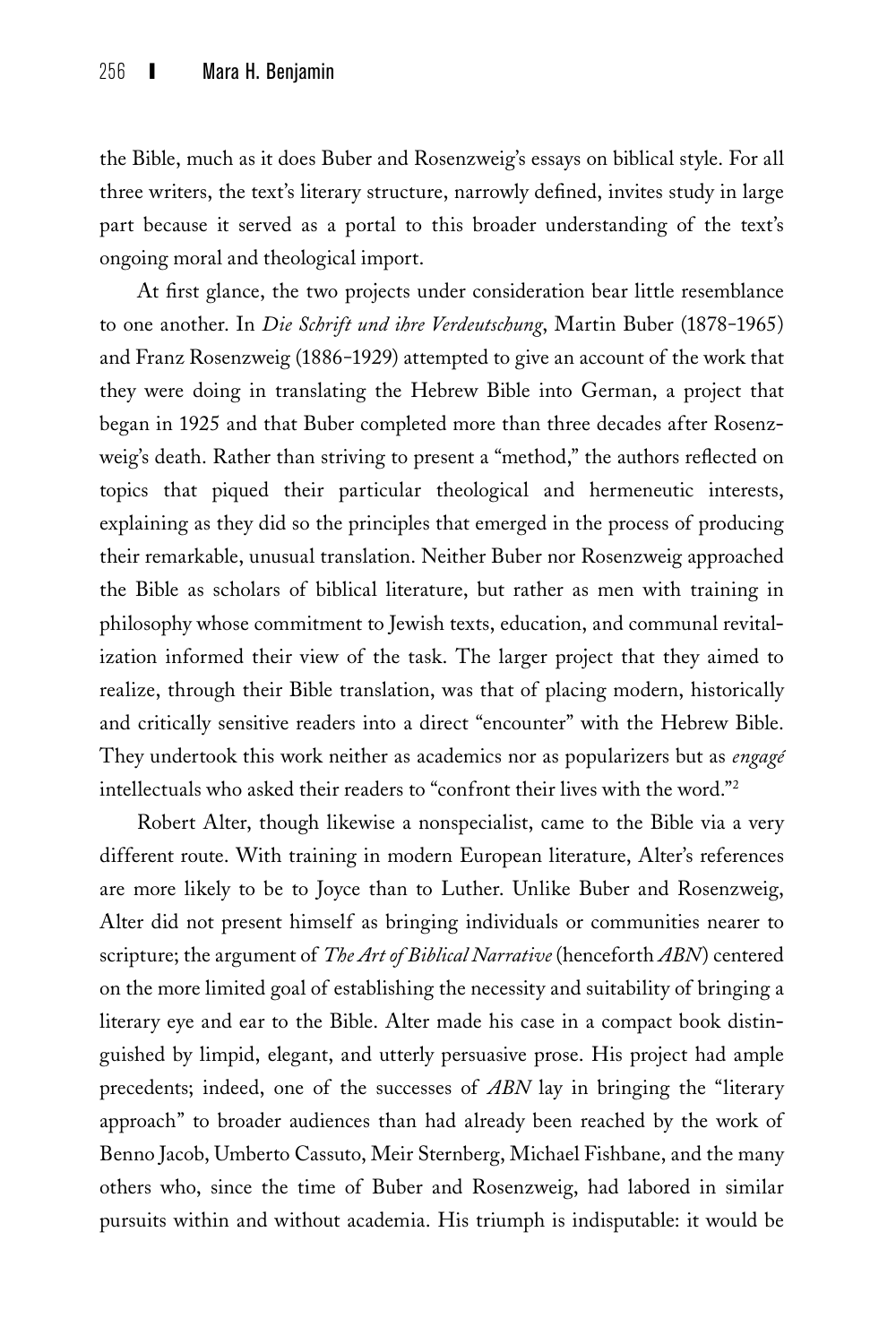only a slight exaggeration to say that Alter, something of a maverick among biblical scholars, has become almost a household name among educated lay readers.

The two approaches toward the biblical text this article examines share more of an agenda than their authors' dissimilar origins would suggest. Both projects emerged out of a dissatisfaction with the intellectual discussions of the Bible around them, none of which, our authors held, was able to account for the enduring religious significance of the Bible. Singled out for special mention were the methods of source criticism and historical criticism, which both Buber– Rosenzweig and Alter regarded as having wrongly assumed the place of arbiter of religious meaning of the Bible. Thus, for instance, while Buber and Rosenzweig did not deny the validity of the critical methods developed in the nineteenth century for handling the biblical text, they believed that criticism founded upon the classical Documentary Hypothesis was unable to account for the artistry of the Bible and its lasting pull on its readers. Buber and Rosenzweig, troubled as much by the anti-Jewish bias they perceived in the scholarly methods as by the methods themselves, presented a selective and radically simplified version of higher criticism in making their case. They hoped to show that the poverty of meaning resulting from a strictly source-critical approach demanded an alternative mode of reading and accounting for the Bible. They found, in quasi-literary methods, a new foundation upon which to base a new account of the Bible's enduring power.

Buber, Rosenzweig, and Alter all regard the gap between the redacted layer of the text and the various composite elements of it as a critical tool for chall lenging higher criticism's monopoly on the meaning of the biblical text. Rosenzweig distinguished between investigating the Bible "as written"—as a text containing multiple voices and visions—and the Bible "as read," that is, as a text whose polyvocality is ultimately reconciled in its redacted integrity.<sup>3</sup> This approach did not deny the claims made by higher criticism, but aimed to limit its significance for communities and readers of faith. Rosenzweig explained his position in a 1927 letter: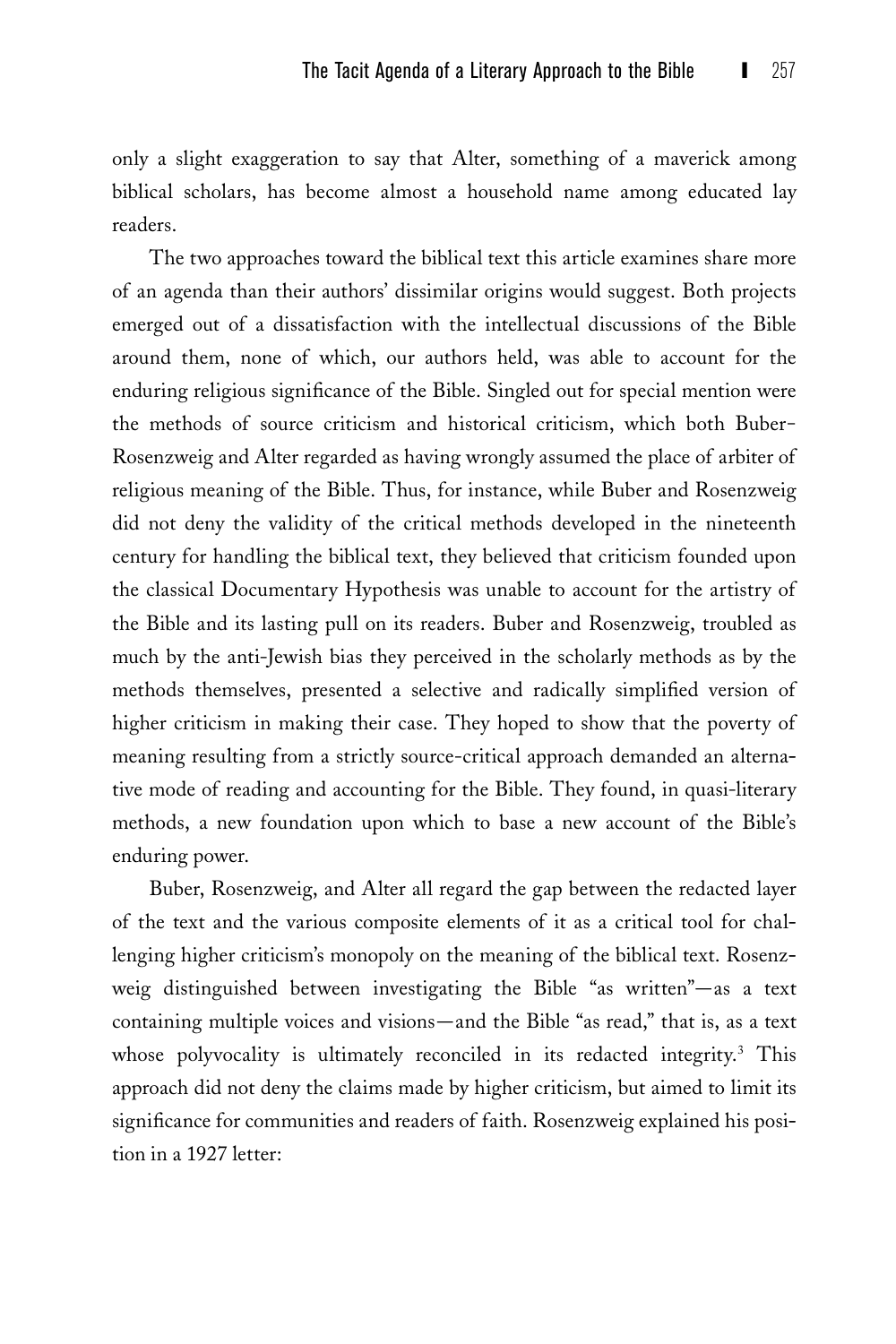Were Higher Criticism right that Genesis 1 and Genesis 2 are in fact by different writers . . . [i]t would also be the case that what we need to know of creation cannot be learned from one of the two chapters alone but only from their being juxtaposed and read together [*ihrem Zusamm menstehn und Zusammenklingen*]. The critical distinction begins precisely when the apparent contradictions ring out together: thus the "cosmological" chapter, which leads up to man, and the contrasting "anthropological" second chapter, which begins from man.<sup>4</sup>

Alter was drawn to the same famous example of biblical inconsistency and redundancy, and his argument echoes Rosenzweig: multiple authorship should not prematurely lay the question of meaning to rest. It is "obvious enough," he acknowledges, that the two creation stories "are complementary rather than overlapping." The stories, each begotten of a different author, produce apparent contradictions when they are juxtaposed. But put positively, one may detect within each story a distinctive literary integrity, which for Alter is "not simply a bundle of stylistic predilections but a particular vision of God, man, and the world."5 What interests Alter is the inclusion of both creation narratives into a whole that presents itself as a single text. He ventures to state the meaning of this juxtaposition as follows: "[T]he Genesis author chose to combine these two versions of creation precisely because he understood that his subject [God, human being, world] was essentially contradictory, essentially resistant to consistent linear formulation, and that this was his way of giving it the most adequate literary expression."6 Alter enjoins the reader to view the textual contradictions as fruitful; he offers himself not only as a commentator of literary training but as a reader of existential proclivities. His assessment of the Genesis narrative(s) does not require any particular religious belief, but, as David Norton has pointed out, it certainly accommodates belief.<sup>7</sup> This balance is surely key to the book's tremendous appeal. But beyond a carefully maintained agnosticism lies something yet more appealing: Alter's glosses on the significance of the literary structure of the Bible offer readers a *substitute* for belief. In this subtle transformation of literary reading into religious guide to the Bible, Alter himself becomes a contemporary commentator for a sophisticated audience skeptical of confessional orthodoxies.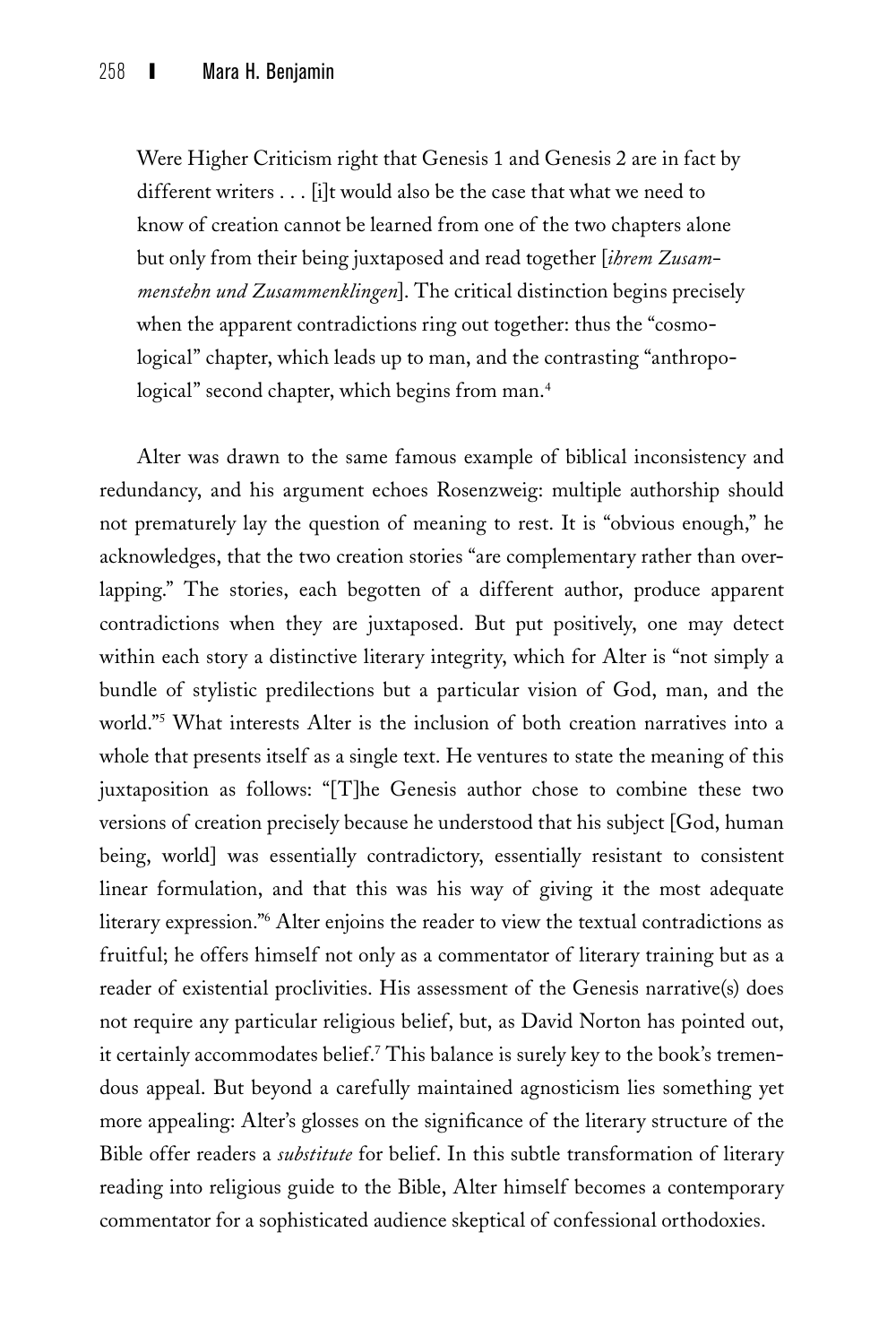In both treatments of Genesis 1 and 2, our authors acknowledge the apparent repetition (i.e., the fact of the *two* accounts of creation) and contradictions that seem to result from the stories' differences. But for Rosenzweig, and Alter after him, the question of *why* these two accounts coexist is of primary concern. To be sure, many source critics, and especially redaction critics, have noted and investigated the moral and theological significance of the differences between the P and J creation stories.<sup>8</sup> But both Buber-Rosenzweig's and Alter's points depend upon a skewed characterization of higher criticism as a monolith to be supplanted: for each of them, the literary method stood in clear contradistinction to classical source criticism as a whole, which, they alleged, had missed the point of the admittedly composite text. Whether "R" (the "redactor" of higher criticism) or the biblical writers had bequeathed the text to its later readers, it was an artistic work crafted with great literary skill and existential insight.<sup>9</sup>

# *LEITWORTE* AS THEOLOGICAL CLUES

Buber and Rosenzweig identified the use of recurring etymological roots and words within and across biblical narratives as a signature characteristic of biblical prose, and their translation—heralded by some readers and scorned by others—was driven in part by the desire to make these recurring roots known to the reader. In a 1927 address entitled "The Bible as Storyteller,"10 Buber described *Leitworte,* or "themewords," as follows:

By *Leitwort* we mean a word or a word-root that repeats meaningfully within a text, a sequence of texts, or a set of texts: to the one who pursues these repetitions, a meaning of the text is opened up or clarified, or at any rate will be revealed more insistently. As we have said, it need not be the same word, but rather may be the same word-root that recurs in such a way; actually, it is often through the very differences that the dynamic cumulative effect is conveyed. I call it "dynamic" because within the sounds that are related to each other thus, a movement occurs: the one to whom the whole is present feels the waves batter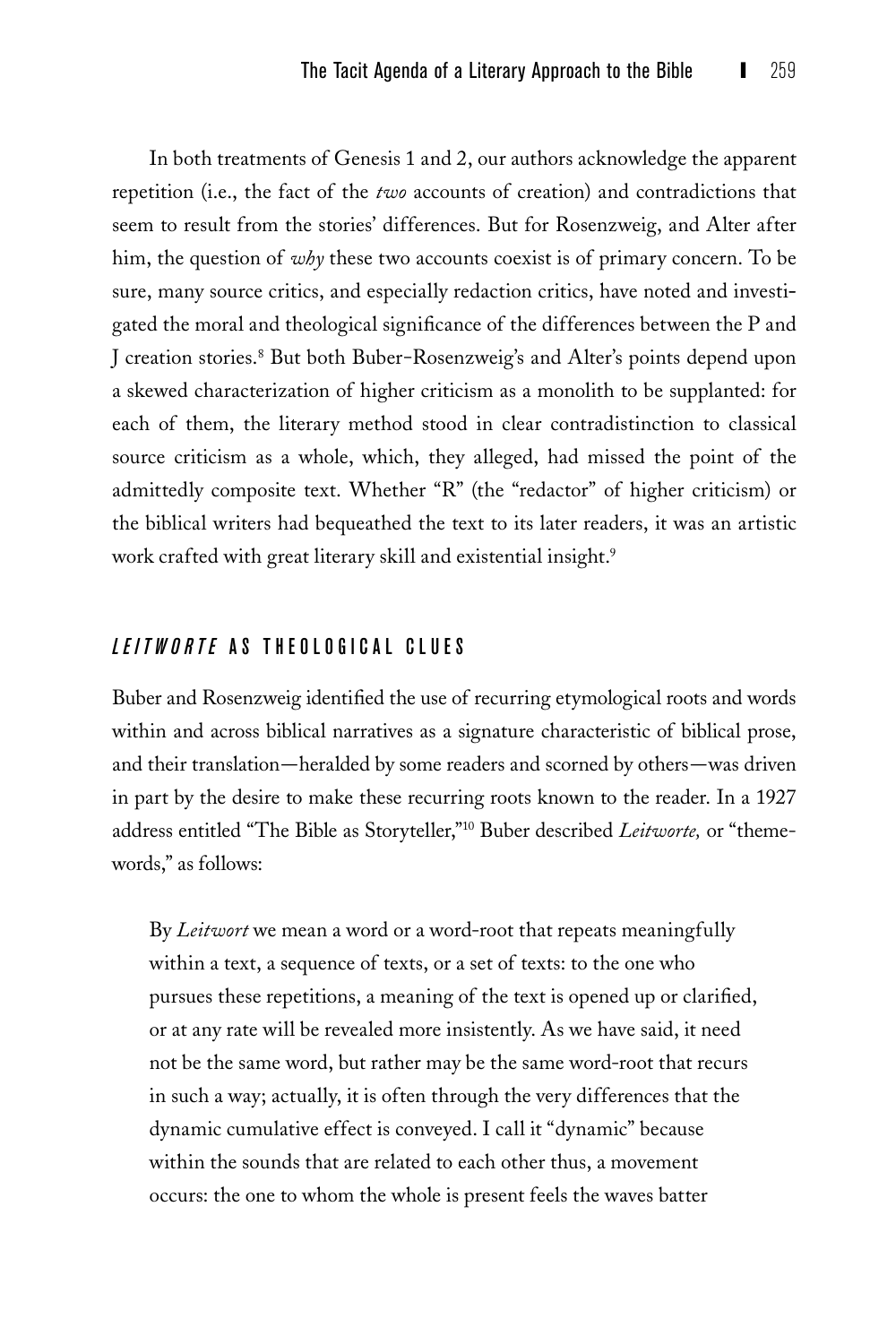against one another all around. The measured repetition that corresponds to the inner rhythm of the text, or, better yet, pours out from it, is by all counts the most powerful of means for proclaiming meaning without stating it.<sup>11</sup>

A defining characteristic of Buber and Rosenzweig's translation is its rigid adherence to the principle of translating the *Leitworte* consistently, making the linguistic connections within the text apparent to the reader. (This approach, used with varying degrees of moderation, has informed a small but important set of English translations that have come in their wake, including Everett Fox's *The Five Books of Moses* and Robert Alter's own recent translation of the Pentateuch.<sup>12</sup>)

Buber drew on the Pentateuch narratives of the Tower of Babel (Gen. 11), Korach (Num. 16–17), and the Abraham cycle (Gen. 12–18) to illustrate his concept of *Leitworte*. Buber argues that the Korach story is "controlled" primarily by the *Leitwort yud-ayin-daled* (which yields permutations of "appoint" such as *'edah,* or community, and *mo'ed,* an appointed time or place of meeting).13 He explains that the *Leitworte* point to the meaning of the story, where "meaning" went beyond the claims of narrative coherence to that of religious truth. For instance, in the case of the Korach narrative, the recurring words and roots place recurring emphasis on the motif of assembly and the specific problem of appointing legitimate authority for the community.<sup>14</sup> Appreciating the significance of this challenge, Buber argues, depends on understanding Korach's community (*'edah*) as challenging the community (*'edah*) of the people Israel, who encounter God in the "tent of meeting" (*ohel mo'ed*): "This," Buber declares, "is Korach's '*edah*: the false *'edah* within the authentic, the usurped *'edah* within the founded, the *'edah* that speaks of God and holiness within the *'edah* that is once again called upon by God to *become* holy to him just before this event (Num. 15:40)."15 At stake is a homiletical point that is inextricable from the literary observation: the narrative, in Buber's view, aims to draw attention to the difference between Korach, who declares himself and his community holy, and the community of Israel, led by Moses, who understand that God alone has the power to elect.16 The *Leitworte* became a critical translational issue for Buber, because only by understanding and properly rendering this type of paronomasia in the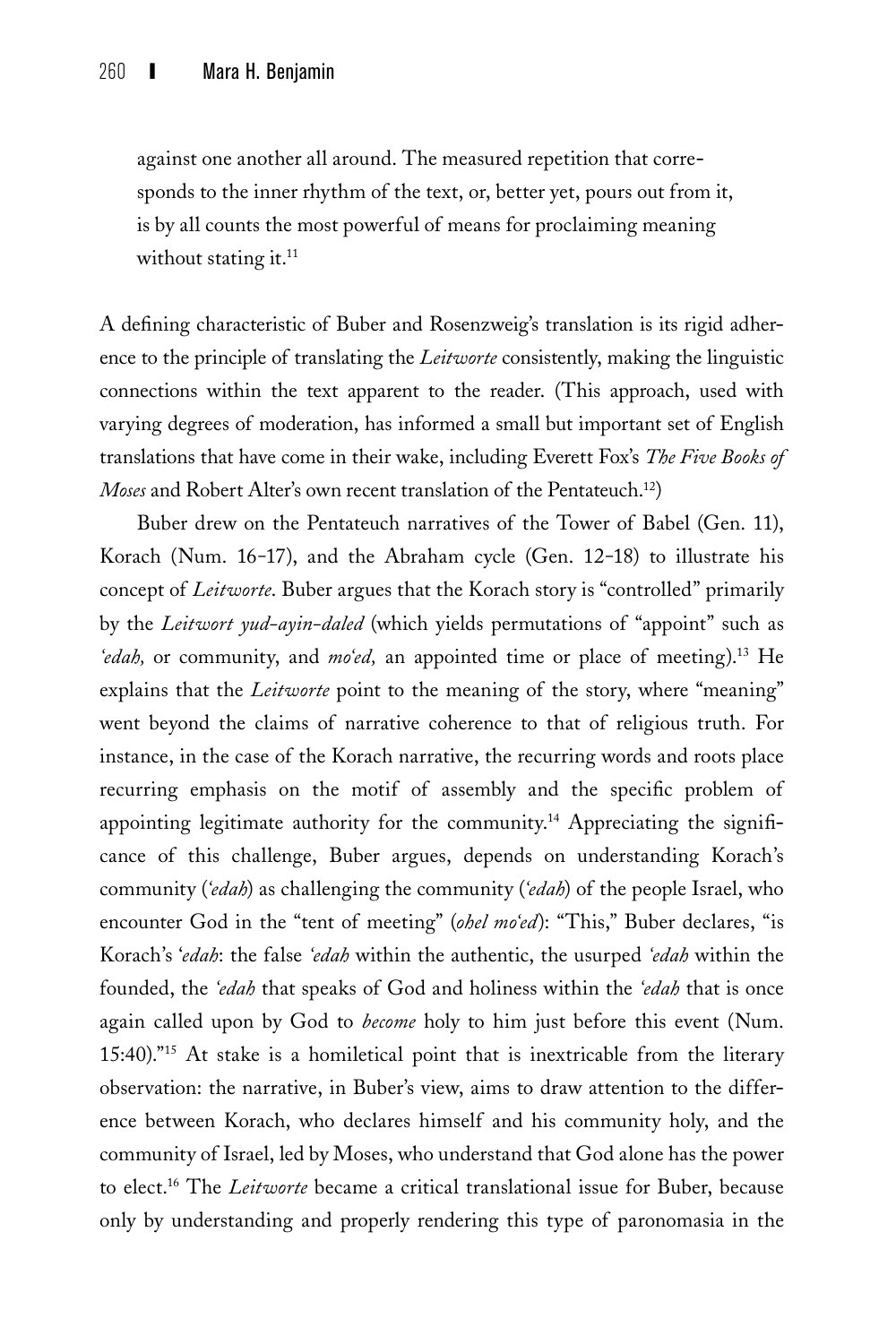Bible could the translator enable the reader to grasp the theological point of the narratives. Understanding the text is thus defined as understanding not only the text's artistic but also its theological meaning.

Rosenzweig foregrounded the significance of the *Leitworte* to an even greater degree than Buber's original address did.17 Rosenzweig's 1928 essay, "The Formal Secret of Biblical Narratives," delights in the measure-for-measure effect created by the repeated use of particular words: the repetition of the word "deceit" (Ger., *Trug*; Heb., *mirmah*] emphasizes Jacob's deception of Isaac, repaid by Laban's subsequent deception of Jacob; the phrase "for then" [Ger., *drum daß nun*; Heb., *ki 'atah*] highlights Bilaam's mistreatment of his ass when the phrase is used a second time by the angel in his rebuke of Bilaam.

Buber and Rosenzweig make a number of important moves in their explanation of the *Leitworte*. Both authors identify each *Leitwort* with a single message within the stories. Sometimes the correspondence between the root-word in question and the meaning of the story is indirect, even subversive or ironic, but in each case, a hidden but nonetheless decipherable message can be discerned within the text. The authors imply that this message was planted in the biblical narratives by what we today might dubiously call an Intelligent Designer: the text, Buber and Rosenzweig imply, is simply too brilliant and complex to have come about through ordinary human processes. Both authors endowed the *Leitworte* with the power of authorial intent, but they never directly addressed the matter of how the text came to possess this remarkable feature. Certainly Buber and Rosenzweig make no mention of the biblical author or authors, nor even (in this context) of the redactor as an active agent in bringing a skillful eye and hand to pieces of text.

Their reticence in clarifying this point is compounded by the murky terms with which the reader and his or her role in detecting the *Leitworte* are described. Recall that in explaining the *Leitwort* phenomenon, Buber wrote that "to the one who pursues these repetitions, a meaning of the text is opened up or clarified, or at any rate will be revealed more insistently." This elegant but cagey claim leaves open the question of whether the meaning is sniffed out by the intrepid and attentive reader or is unveiled in the manner of a revelation, that is, whether the meaning exists objectively in the text or is constructed by the reader. Likewise it is unclear whether "the measured repetition" created by the *Leitworte* "corre-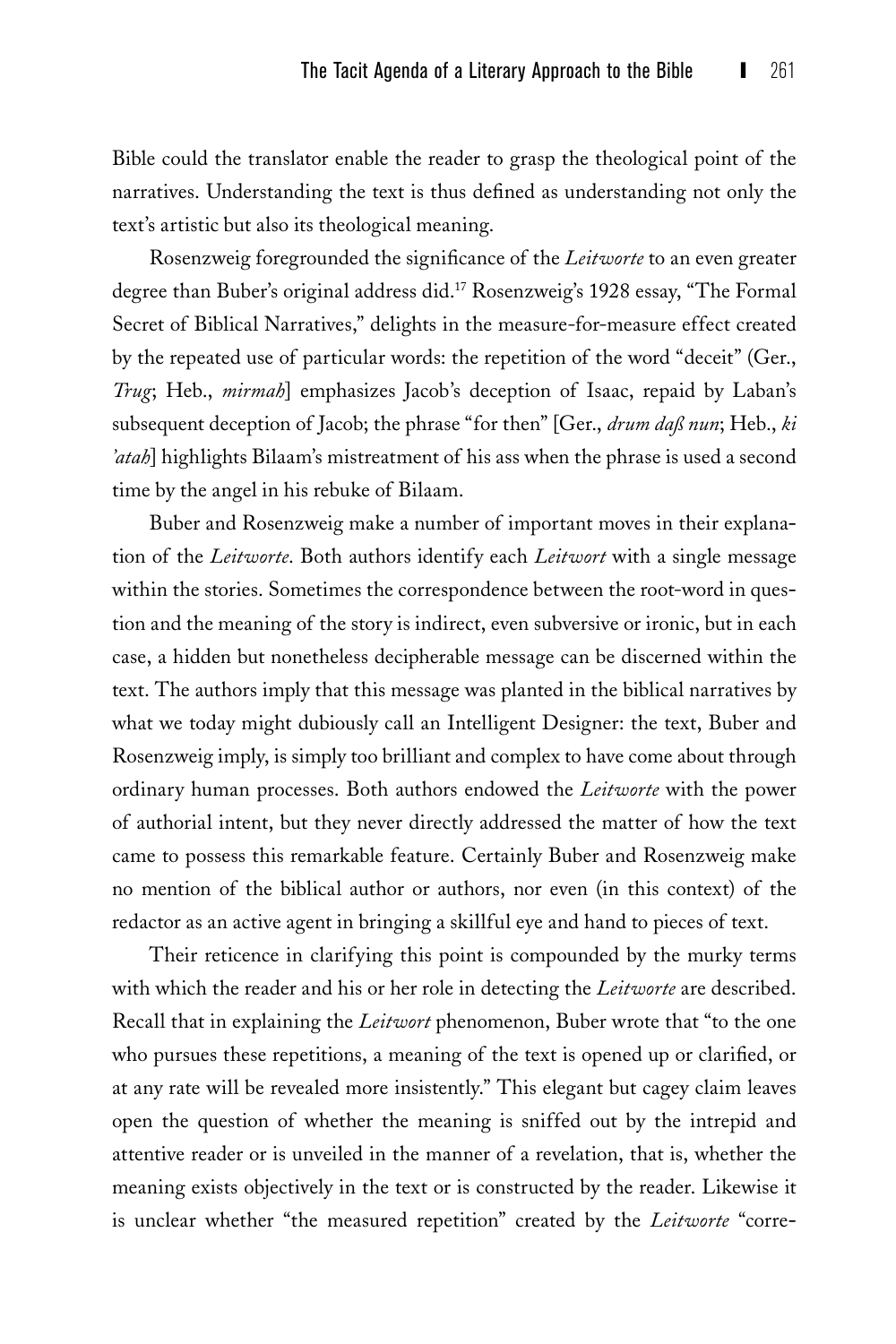sponds to the inner rhythm of the text, or, better yet, pours out from it." Buber equivocates in each case.

This strategy depends on a pervasive refusal to resolve, or even confront, the problem of the authorial agency of the biblical writers. Buber and Rosenzweig consistently downplay the problem of the origin of the text and concentrate solely upon its impact on the reader. *Leitworte* provided Buber and Rosenzweig with the key to asserting that the Bible is a subtle, self-referential text. By focusing on this stylistic feature, they aimed to rescue biblical prose from misclassification by identifying it as a genre with its own literary priorities. The text was to be regarded as a work with literary sophistication—even a sophistication sometimes revealed, for them, in the text's apparently clumsy repetitions of phrases and words.18 For Buber and Rosenzweig, this regard was to increase the reader's appreciation of it as a work that makes substantial, if implicit, theological and moral claims.

Alter, who credits Buber and Rosenzweig as "the first to recognize that this kind of purposeful repetition of words constitutes a distinctive convention of biblical prose,"19 follows them into the intentionally blurred terrain between literary and religious analysis. Not only Buber and Rosenzweig's philological "discovery" but also the particular significance they attach to it reverberate throughout *ABN*. Following Buber and Rosenzweig, Alter begins his introduction of *Leitworte* by setting out to correct what he anticipates to be the contemporary reader's poor estimation of biblical style. Repetition, he acknowledges, is "the feature of biblical prose that looks most 'primitive' to the casual modern eye."20 To correct this misimpression—and thus to create attentive readers instead of merely casual ones—Alter details the mechanics of repetition, particularly the repetition of etymological roots, within the biblical text. (Alter expands upon Buber and Rosenzweig's concept of the *Leitwort* by classifying it as one among several "techniques of repetition," including the repetition of motifs, themes, sequences of action, and type-scenes.) He hints, but does not explicitly claim, that these techniques are not merely significant, but also purposeful. Likewise, Alter does not make any claims of "absolute distinctiveness" for this device, but he does regard its "formaliz[ation] into a prominent convention"21 of biblical prose as noteworthy. He regards the kinds of repetition found in the Bible as revealing, first, an "underlying assumption of biblical narrative" that language is "an integrated and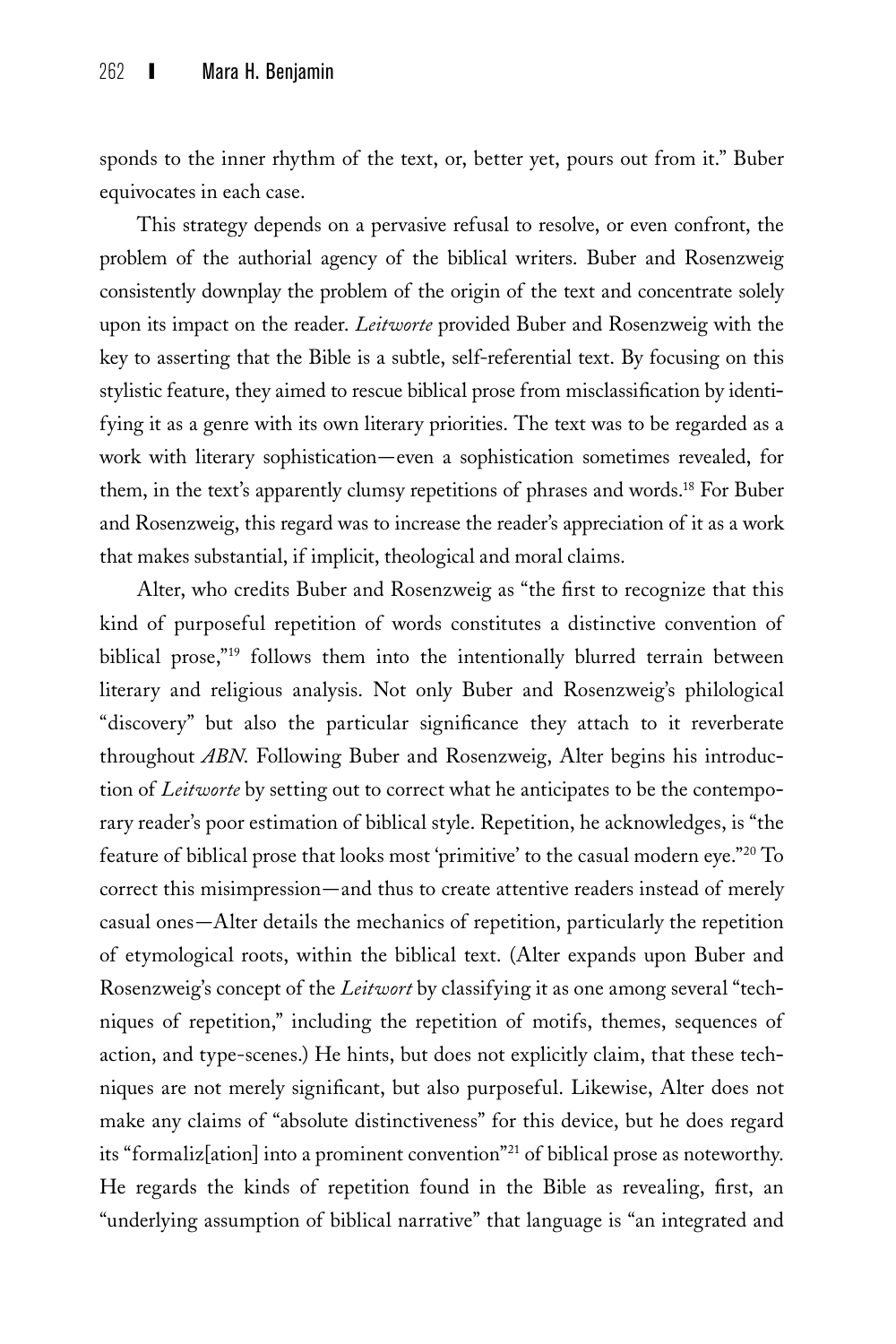dynamic component—an insistent dimension—of what is being narrated," reflected in God's creation of and revelation to the world through language. Repetition is used, moreover, to transmit a palpable sense of the "inescapable tension between human freedom and divine historical plan that is brought forth so luminously through the pervasive repetitions of the Bible's narrative art."<sup>22</sup>

Both of these conclusions center not merely on the fact of the *Leitworte* but on their significance, which is construed as distinctly metaliterary. And indeed, Alter's self-defined task in *ABN* is to show that the religious and the literary cannot be separated without great loss of understanding: "Rather than viewing the literary character of the Bible as one of several 'purposes' or 'tendencies' . . ., I would prefer to insist on a complete interfusion of literary art with theological, moral, or historiosophical vision, the fullest perception of the latter dependent on the fullest grasp of the former."23 This statement all but reiterates Rosenzweig's insistent claim that "the line of division between the 'religious' aspects of the text and the 'aesthetic' aspects has to be drawn otherwise than at first it seemed. Or rather: drawing the line of division is itself a mistake in the first place."24 For each of our authors, the statement of just what this religious vision is constitutes the moment in which the real power of a "literary approach" to the Bible is visible: not simply in showing the inextricability of religious vision and literary art, but in offering to the reader a way of finding meaning in the biblical vision of God, human beings, and their place in the world. This rhapsodic version of the Bible's "cosmology" can then be readily appreciated, perhaps even appropriated, by the contemporary reader. The literary scholar becomes not only a commentator on the text but also the illuminator of its hidden religious vision; readers of *ABN* are invited to enter into the Bible's moral and aesthetic cosmology with Alter as their guide.

As the parallel treatments of Genesis 1–2 demonstrate, Alter, like Buber and Rosenzweig, grants supra-aesthetic meaning to the literary techniques he identifies in biblical narrative. He argues that "an essential aim of the innovative technique of fiction worked out by the ancient Hebrew writers was to produce a certain indeterminacy of meaning, especially in regard to motive, moral character, and psychology."25 For Alter, the contradictions and dialectics that permeate biblical narrative—the tension between divine providence and human freedom;<sup>26</sup> the paradox of human beings' embodiment of "the zenith and the nadir of the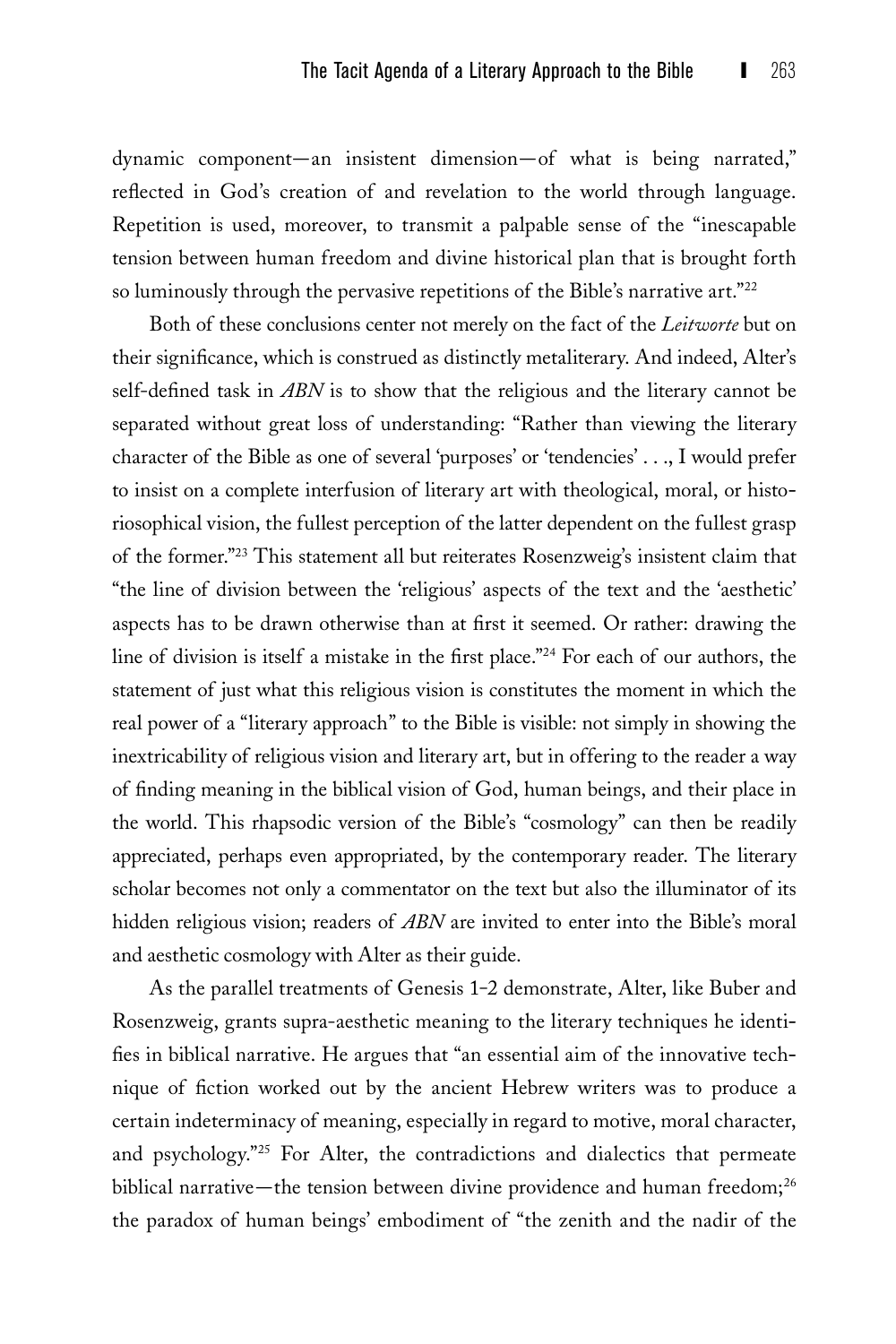created world;"27 the complex relationship between the arts and conventions of fiction and the need to break from these to transmit, and even experience, something altogether new<sup>28</sup>—constitute precisely the philosophical-religious import of the text. Where Buber and Rosenzweig identified singular meanings, Alter finds oblique complexity. But both understandings of the religious vision within the Bible are equally vibrant, and in each case the writer finds within the biblical narrative, *as literarily constructed narrative*, a text that will compel the contemporary reader by the sheer beauty and skill of its style. Where higher-critical methods are portrayed as historicizing the meaning of the text into irrelevance, our authors offer a way of recovering the Bible's significance for matters of theological concern via the literary lens, which has been elevated by its association with the aesthetic.<sup>29</sup>

# **MIDRASH AND LITERATURE**

For Buber and Rosenzweig, the *Leitworte* (and other forms of repetition) reveal "secret" meaning or meanings that animate a subterranean stratum of the text. These meanings complicated the apparent sense of the narratives that, they charged, higher criticism had accepted at face value. But Buber and Rosenzweig hinted at a claim that was more radical, and polemical, than the idea of the *Leitworte* would immediately suggest: they intimated that this hidden stratum of the text had in fact been available to an altogether different hermeneutic tradition for centuries. Buber no doubt chose his words carefully when he spoke, in regard to the story of Korach, of his discovery of the *Leitworte*:

Investigating such a narrative can make us feel that we have discovered a *hidden, primordial midrash* [*versteckten Urmidrasch entdeckte*] in the biblical text itself; and we may then be dubious. But the correspondences are so exact, and fit so perfectly into the situation as a whole, that we have to accept the idea: the roots of the 'secret meaning' reach deep into the earlier layers of the tradition.30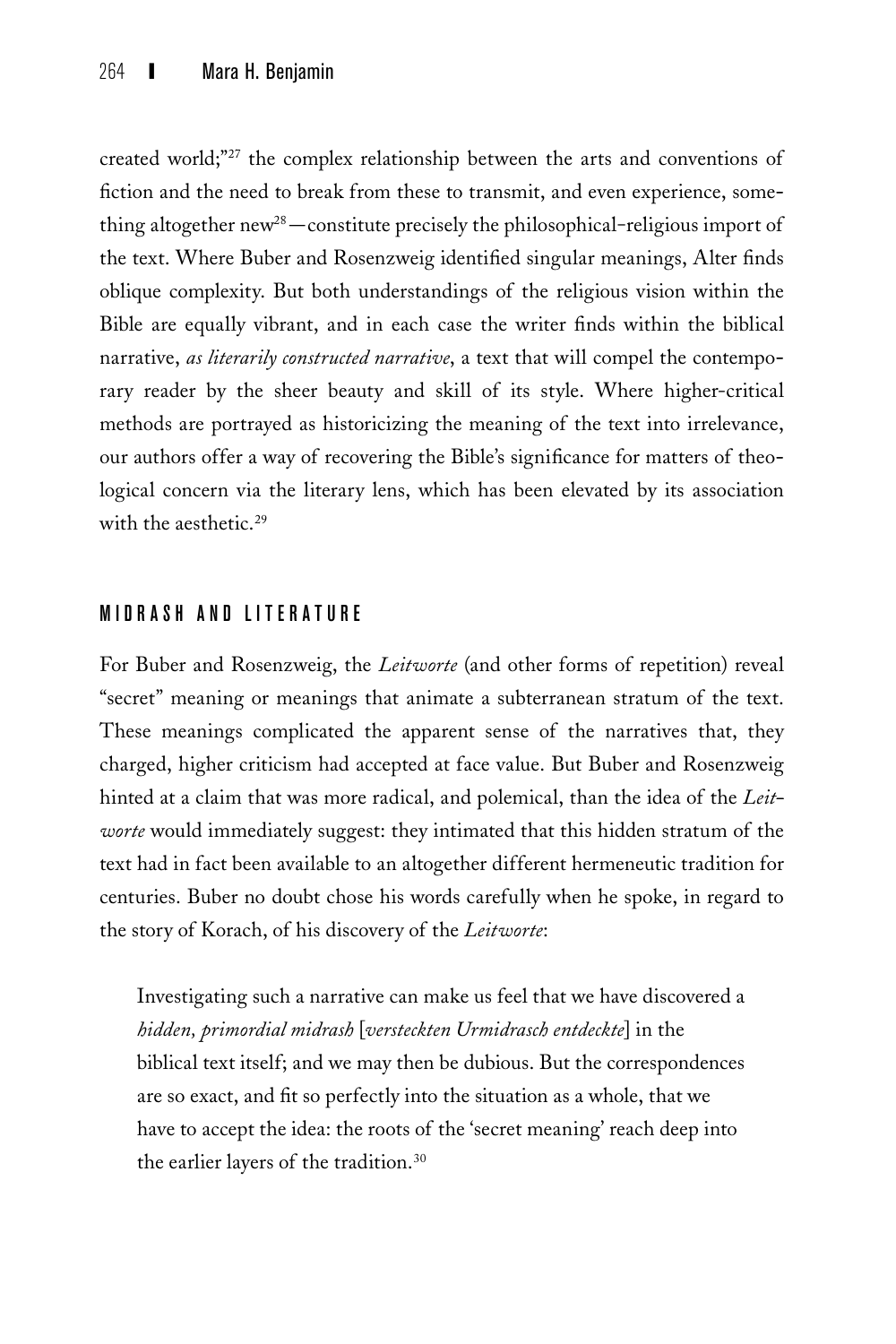The language of "midrash" here is not incidental. It anticipates Buber and Rosenzweig's careful insertion of references to rabbinic exegesis into their essays and suggests that they viewed classical Jewish sources as consonant with the mode of reading they hoped to promote.

It is clear from their working papers that Buber and Rosenzweig consulted a wide range of traditional Jewish commentaries—from ancient rabbinic midrash to medieval Jewish exegetes including Rashi, ibn Ezra, Ramban, and Radak—in preparing their translation.<sup>31</sup> In their published writings, Buber and Rosenzweig refer to these sources strategically and carefully, often glossing commentaries according to their own needs. Consider Rosenzweig's discussion of the unnamed "man" with whom Jacob wrestles in Genesis 32. Rosenzweig writes, "Jacob's nocturnal wrestling with his unknown, unnamed antagonist is understood by the ancient Jewish interpreters, reasonably yet also profoundly, as the decisive encounter between Jacob and the divine advocate of Esau."32 This interpretation is that of Rashi quoting *Bereshit Rabba*, which Rosenzweig presents as *the* reading of "the ancient Jewish interpreters."33 (In fact, Sforno, Hizkuni, Radak, and Rashbam state only that it was an angel and do not make any exegetical connection to Esau.) Rosenzweig then continues, "This reading is the only reading that makes sense of the struggle in the place where it is recounted, i.e., between Jacob's apprehension over the ensuing encounter with the brother he once so maliciously betrayed and the auspicious outcome of that encounter."<sup>34</sup> The rhetorical force of this statement comes from the unspoken, but implicit, contrast between Rashi's (and Rosenzweig's) reading of this passage and explanations offered by anthropological or philological interpretations.

For Rosenzweig, the reading of the "ancient Jewish interpreters" may have required a translation into modern idiom, but it nonetheless achieved a depth not attained—perhaps not attainable—by modern scholarship. To prove the utility and sophistication of the midrashic explanation of this passage, Rosenzweig disarms the wary reader by first appealing to his or her skepticism: "We may feel, of course, that the ancient interpretation reads something into the text that is not there, perhaps as a rationalization." He then immediately defends the exegetical reading by making it comprehensible through an exaggeratedly literal translation (in which, once again, *Leitworte* have a leading role): "But this can be shown not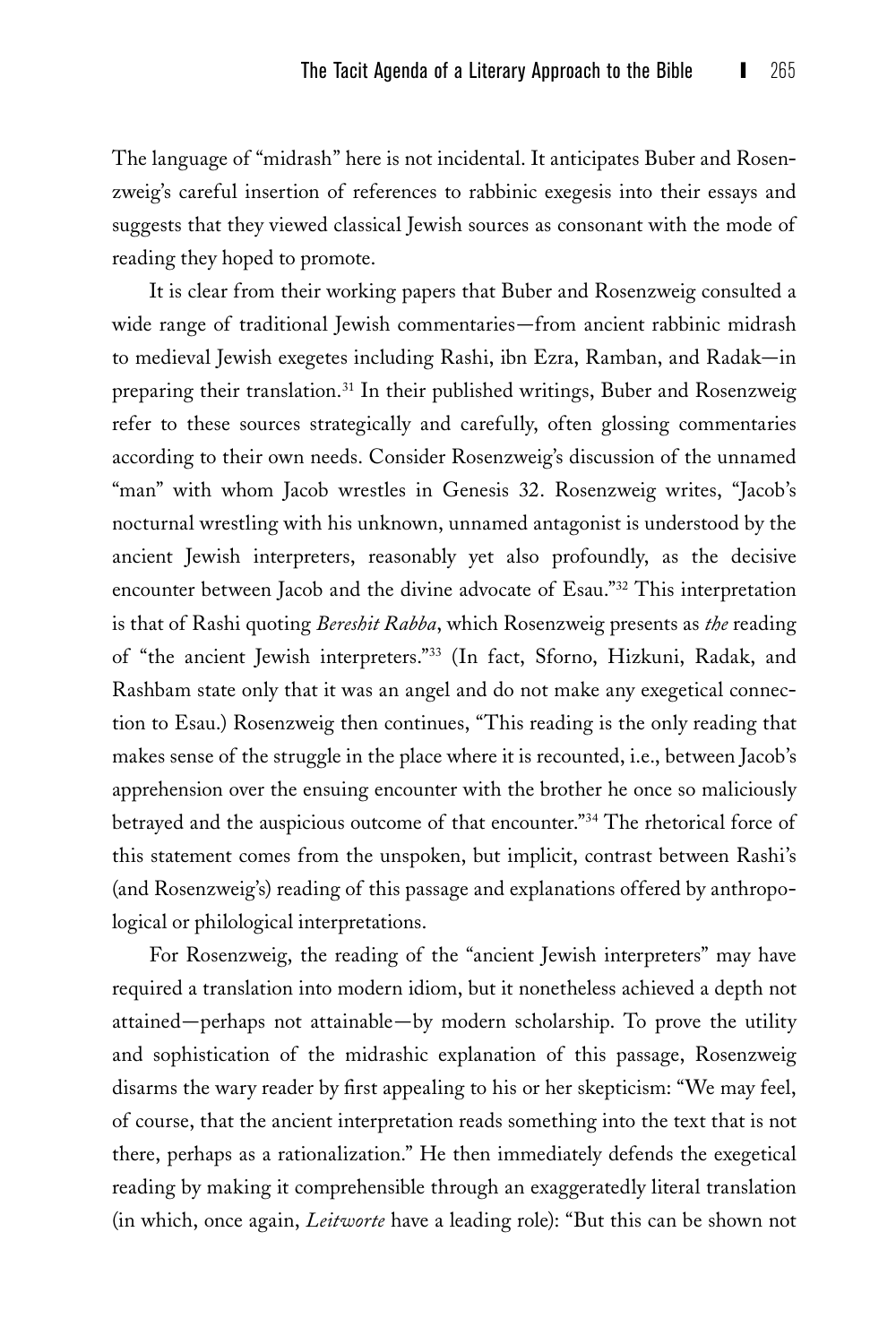to be the case, precisely from the linking of the nocturnal struggle both to the apprehension that precedes and the solution that follows it," and therewith provides the reader with a proof that hinges on the repeated use of forms of the word *face* (*panim*, *p'nei*, *lifnei*, etc.).35 In the attempt to create a new method of reading the Bible, compatible with the constraints facing the modern reader of scripture, Rosenzweig carefully employs a sanitized, "demythologized" version of midrash to provide a genealogy for his own method.<sup>36</sup>

Alter, by contrast, is forthright in addressing the relationship between midrash and literature. In his introduction, he identifies some of the methodological complications involved in literary scholars' reliance on midrash as an aide in their work.<sup>37</sup> He offers, as an example, the story of Judah and Tamar (Gen. 38), revealing how specific literary devices forge links between this chapter and the story of Joseph that precedes and follows it. He acknowledges that some of the exact features of the text critical to his argument "were duly noted more than 1500 years ago in the Midrash." Alter is candid in addressing the relationship between the ancient body of interpretive literature and his own approach: he acknowledges that midrashists, like literary critics, were "exquisitely attuned to small verbal signs of continuity and to significant lexical nuances." But, Alter cautions, the midrashists had a different project from that of the literary scholar. The ancient sources did not recognize the literary integrity of biblical narrative; instead, they dipped in and out of biblical narratives in search of fodder for their homiletical project.<sup>38</sup>

This caveat aside, midrash is often Alter's companion in *ABN*, accompanying his readings and often appearing as a kind of prescient literary-critical voice. Alter frequently refers to midrashic readings and glosses on the texts (which he, unlike Rosenzweig, cites with precision), turning to them as evocative or whimsical expressions of expert readers. For instance, Alter describes the strategy of narrative exposition in Genesis 2 by noting the midrash that envisions Adam witnessing the companionate status of all the animals and thereby realizing his creaturely solitude (*ad loc.* Gen. 2:19–20).39 Alter writes, "One could plausibly argue, then, that the Midrash was not merely indulging in a flight of fancy when it imagined Adam making that confession of loneliness as he named the creatures passing before him."40 Or in speaking of the role of clothing in the incident between Joseph and Potiphar's wife in Genesis 39, Alter comments parentheti-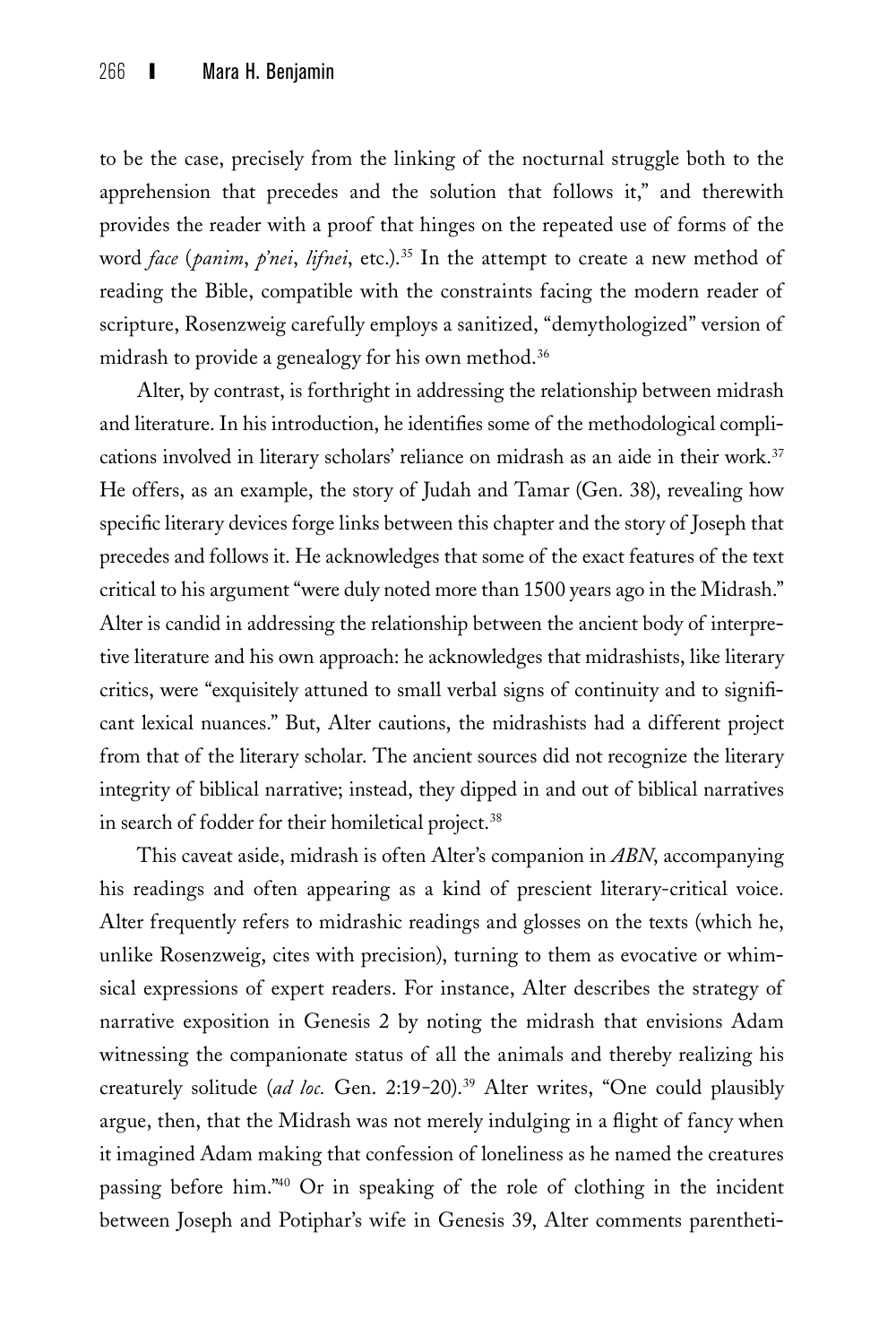cally, "The Midrash *Bereshit Rabba* 87:10 makes the brilliant if somewhat fanciful observation on the narrative specification of this laying-by of the garment that she [Potiphar's wife] spent the time kissing and caressing it."<sup>41</sup> Alter simultaneously invites the reader into the imaginative hermeneutic world of midrash and distances himself from a full endorsement of it ("the Midrash was not merely indulging in a flight of fancy"; "brilliant if somewhat fanciful"). The ancient midrashists, we are to understand, were unsystematic but highly intuitive readers of the biblical text. Alter thus downplays the assumption of the divinity and uniqueness of the biblical text held by the midrashic readers of yore—an assumption that framed the commentaries they produced—and suggests that the contemp porary literary scholar simply gives methodological sophistication to the same raw instincts that drove the midrashists in their work.

As we have seen, both approaches I am considering present their contributions as, in part, corrections of the oversights and blind spots of the critical-historical and narrowly philological perspectives that dominate the analysis of biblical literature. Yet one can detect the faint odor of polemic here as well. The congeniality of traditional Jewish hermeneutic vis-à-vis the literary approach hints at an alliance between the two over and against the higher-critical schools of thought. Midrashic and literary approaches are cast as preserving an intimate relationship between content and form, while higher criticism is associated with the reductive quest for the "essential content" of the scriptures.

In Rosenzweig's writings on the Bible, this association is not merely accidental, nor was it incidental to his overall project. His use of the "ancient Jewish interpreters" had an important polemical function. Rosenzweig's invocation of the rabbinic sages in his essay suggests that the Jewish hermeneutic tradition had long understood the deeper, literary meaning of the text. The implication is twofold: first, Rosenzweig hints at the legitimacy of the Jewish claim upon the Hebrew Bible; second, he suggests that Jewish modes of reading the Bible were insulated from the attacks of higher criticism. Toward the end of his life, Rosenzweig made his position explicit: Jews had become accustomed to viewing the Bible only through the lens of what he called "Protestant *Wissenschaft.*" This method, which had attained the façade of neutrality, was in fact "almost solely concerned, in a natural continuation of the old Christological effort to make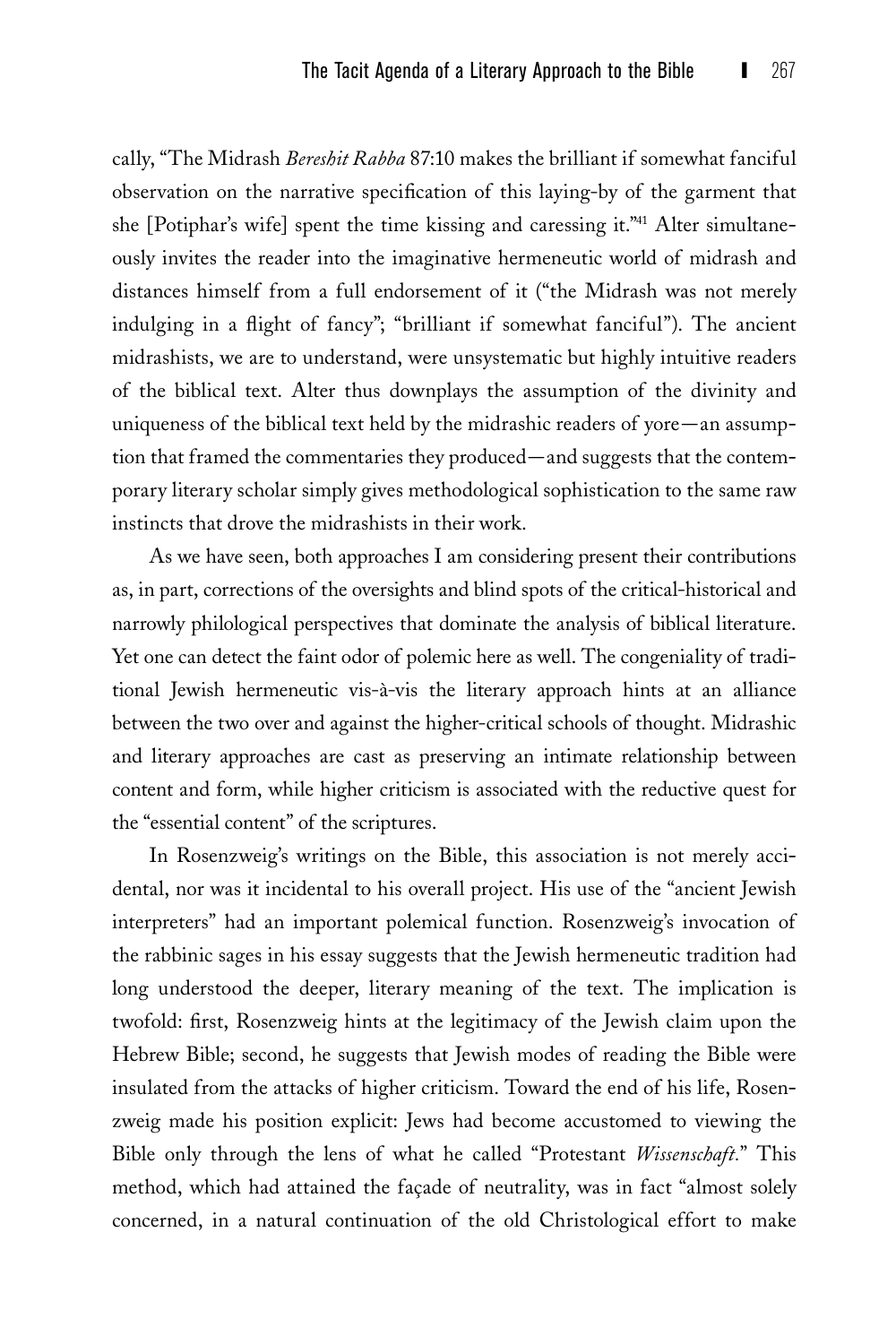everything Jewish merely a pre-history, . . . with the preliminary questions regarding the history of the origin of our text."42 It was nothing other than the old wolf of Christian supersessionism dressed in the sheep's clothing of academic objectivity. In light of this, Rosenzweig called for the creation of a *jüdische Bibelwissenschaft*, which would

ask about the intention of the texts that lie before us. For the text as it is before us has an intention; it is not merely—as Protestant scholarship would be concerned with—written; it also wants to be *read* and *unders stood*. Understood in the sense of the final redaction, not in the sense of individual bits which are to be peeled from the sources. This new [Jewish] Bible-scholarship does not turn its eyes away from any problem raised by critical modernity, but rather presents all problems that were already raised in the past as well as the ones that are only visible to the new Bible scholarship from the perspective of the last redactor (or, said otherwise, the first reader).<sup>43</sup>

This passage not only contains the most explicit programmatic statement Rosenzweig ever made about his proposed method, but it also makes clear the polemical, social-cultural force behind his endeavor.

The citation of midrash functions as part of this polemic. Midrash illustrates a privileged practice of reading that both Buber and Rosenzweig, each in his own way, sought to recover for the development of a modern hermeneutic. For Buber, midrash was the organic creation of the biblical text itself; Rosenzweig's complem mentary understanding viewed it as a component of a specifically Jewish approach to the Bible that would break the monopoly on the study of the Bible held by "Protestant scholarship." Their approach, while intrinsically "Jewish," would speak to all readers, thus proving the power of the Jewish approach to be "particular" and "universal" at once.

*The Art of Biblical Narrative*, written in time and place far removed from the Jewish cultural politics of Weimar Germany, did not explicitly enter into these debates. Critical biblical scholarship has lost much of its polemical edge and the tenor of debate has softened. But Alter's invocation of midrash may suggest that the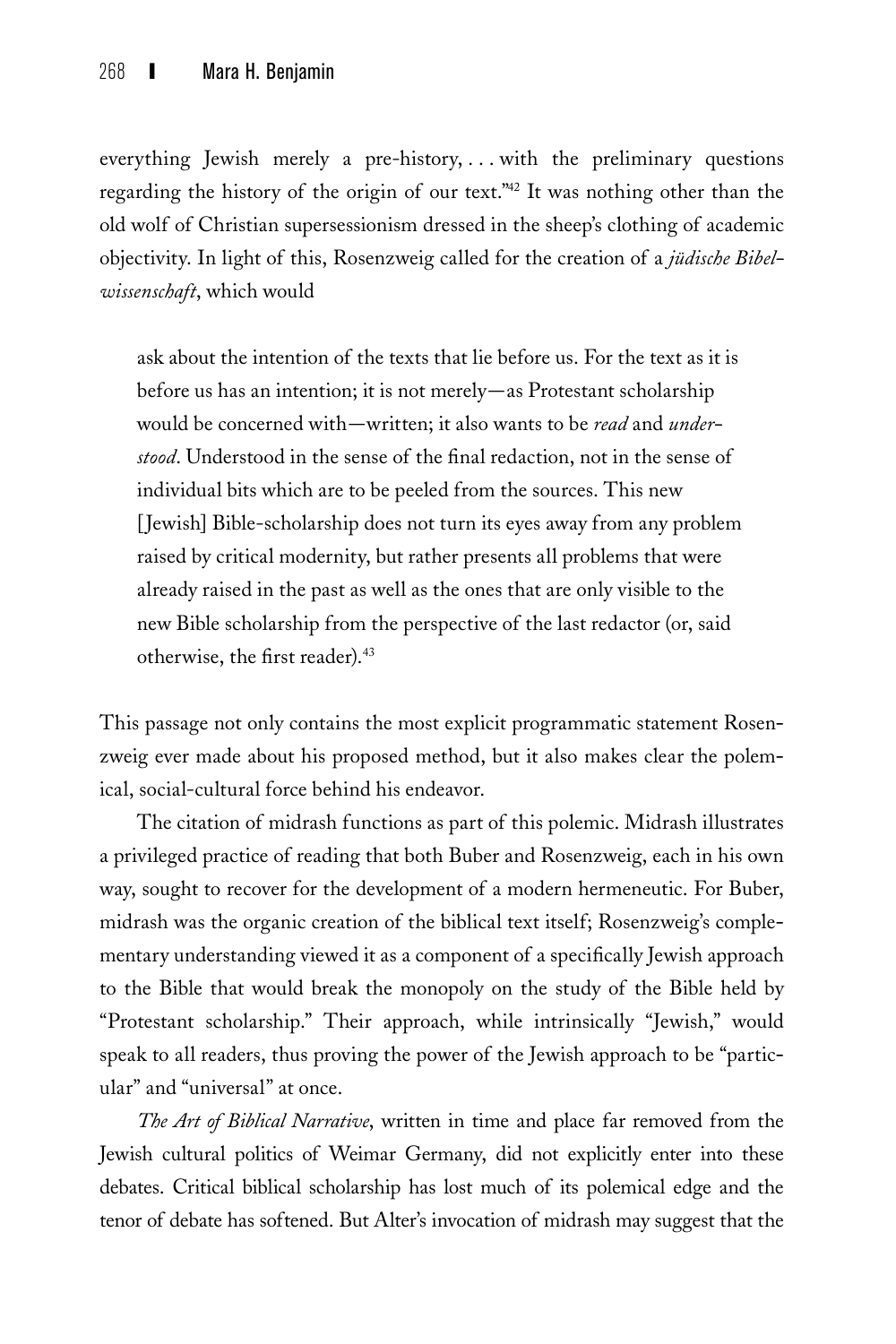turf wars over the Hebrew scriptures have been muted but not silenced. Furthermore, the act of placing the voices of the ancient rabbis alongside those of contemporary scholars and the great writers of modern Europe asserts the legitimacy of a literary tradition that has only recently been understood as worthy of secular attention.

Alter's use of midrash in *ABN* is better understood, however, as revealing both a hope for and the expression of the success of Jewish intellectuals in late twentieth-century America. Nearly twenty-five years after his classic work on biblical narrative appeared, Alter's own acclaimed translation of the Pentateuch has become widely recognized as a scholarly yet accessible guide for anyone intere ested in the Hebrew Bible: Jewish, Christian, or secular; believing or critical. That Alter's work could attain such success as it interwove the archaic and the Aramaic into a text for lay readers, students, and scholars beyond the Jewish world testifies to a historical *novum*. The "Jewish," long maligned as merely "particular," now might hold the promise of representing the "universal."

The struggle for Jews and Jewish ideas to be able to speak the language of the majority, and even to shift that language, was the same struggle in which Buber and Rosenzweig labored. The two Weimar friends and collaborators aimed to create, through their translation, a Bible that could carve out a sphere in which the questions of mainstream Bible criticism did not have the final say over its religious meaning. *The Art of Biblical Narrative*, and ultimately Alter's own recent translation of the Pentateuch into English, participates in the same effort, and is characterized by the same tensions. In spite of the significant cultural and historical gap that separates these endeavors, *The Art of Biblical Narrative* can and should be read as part of the same project in which Buber and Rosenzweig engaged in Weimar Germany. Alter's book, like Buber and Rosenzweig's essays on biblical translation, is a part of the trajectory of modern Jewish thought and its dominant themes: the complex relationship between Jewish thinkers and the scholarly environment; the effort to translate scriptural and rabbinic thought into categories understood and accepted by the broader intellectual community; and the effort to identify a new contribution to modern thought informed by a careful consideration of the Jewish tradition.

But to what extent can a literary approach to the Bible answer questions of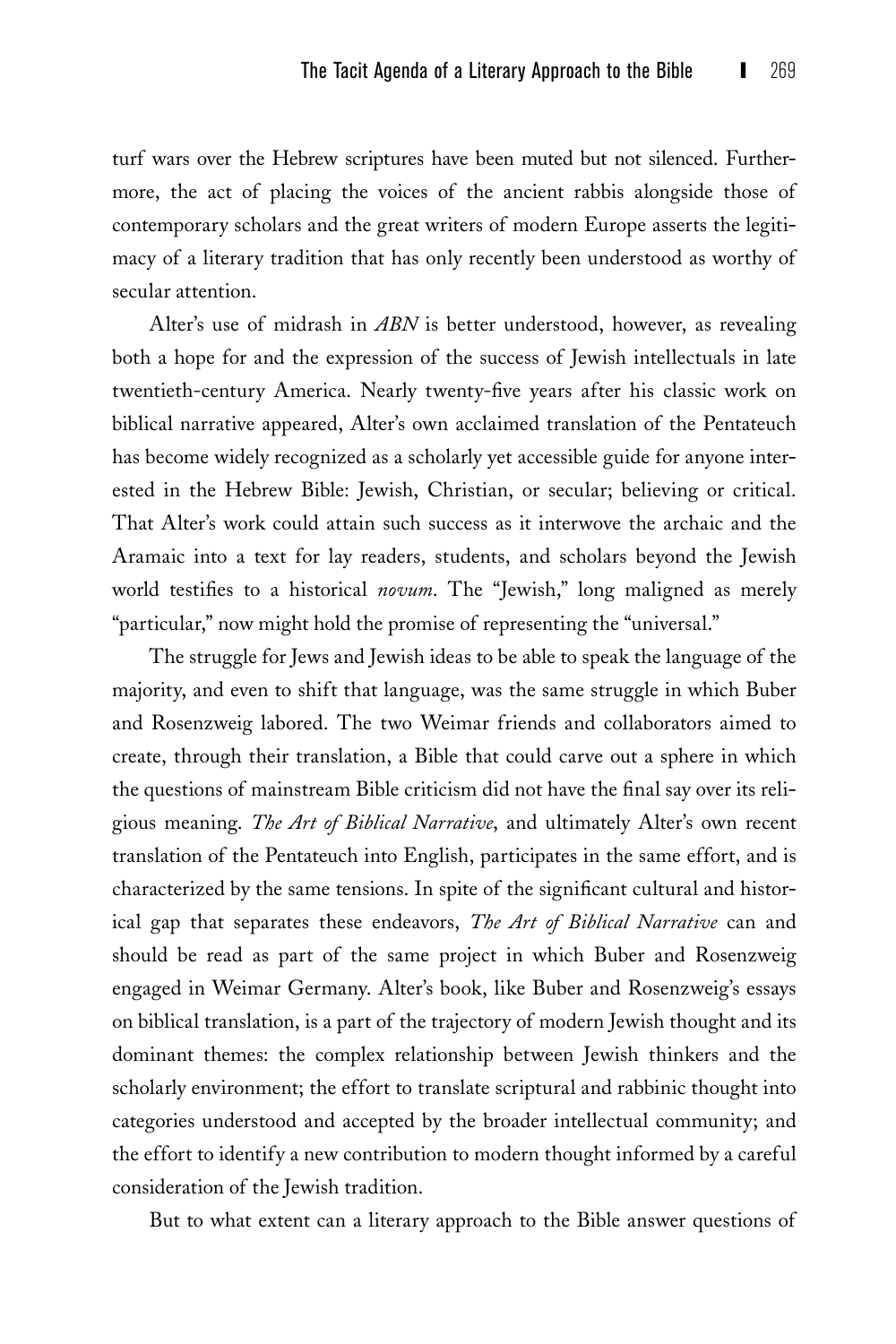the ultimate value of the text and, more to the point, questions of its religious authority? Does the Bible command our attention because it is beautiful and well crafted? Can it regain its status as The Book if its authors had a religious vision, or must this religious vision address us and call upon us to respond to it; must we, perhaps, even share the ancient vision to plumb this book's meaning? Buber and Rosenzweig and Alter confronted these questions as they crafted what we now have come to call the literary approach to the Bible. Whether their answers can sustain religious communities, still responding to the vacuum of authority that is the legacy of the modern period, is yet to be seen.

Department of Religious Studies Yale University

# NO T ES

- ¬ The author wishes to thank the following readers and conversation partners: Arnold Eisen, Catherine Madsen, Noam Pianko, Adriane Levine, Benjamin Sommer, David Lambert, Deena Aranoff, Miryam Kabakov, and the anonymous reader for *Prooftexts*. Special thanks to Steven Weitzman for encouraging me to produce this article for the present volume.
- 1 Martin Buber and Franz Rosenzweig, *Die Schrift und ihre Verdeutschung* (Berlin: Shocken, 1936); Martin Buber and Franz Rosenzweig, *Scripture and Translation*, trans. Lawrence Rosenwald and Everett Fox (1936; Bloomington: Indiana University Press, 1994). The word for *translation* that the authors used, *Verdeutschung*, literally means "Germanization" or "German rendering."
- 2 Martin Buber, *Werke* ([München]: Kösel-Verlag, 1962), 852; Martin Buber, "People Today and the Jewish Bible," in *Scripture and Translation*, ed. Lawrence Rosenw wald and Everett Fox (Bloomington: Indiana University Press, 1994), 7. In general, I have followed Rosenwald and Fox's translations for the essays, noting where my translation differs from theirs.
- 3 Franz Rosenzweig, "Zur Encyclopaedia Judaica," in *Gesammelte Schriften III: Zweistromland: Kleinere Schriften zu Glauben und Denken* (Dordrecht: M. Nijhoff, 1984), 734.
- 4 Letter 1138 (Apr. 21, 1927), An Jakob Rosenheim, in Franz Rosenzweig, *Gesammelte Schriften I: Briefe und Tagebücher*, 2 vols. (Haag: Martinus Nijhoff, 1979), 2: 1135;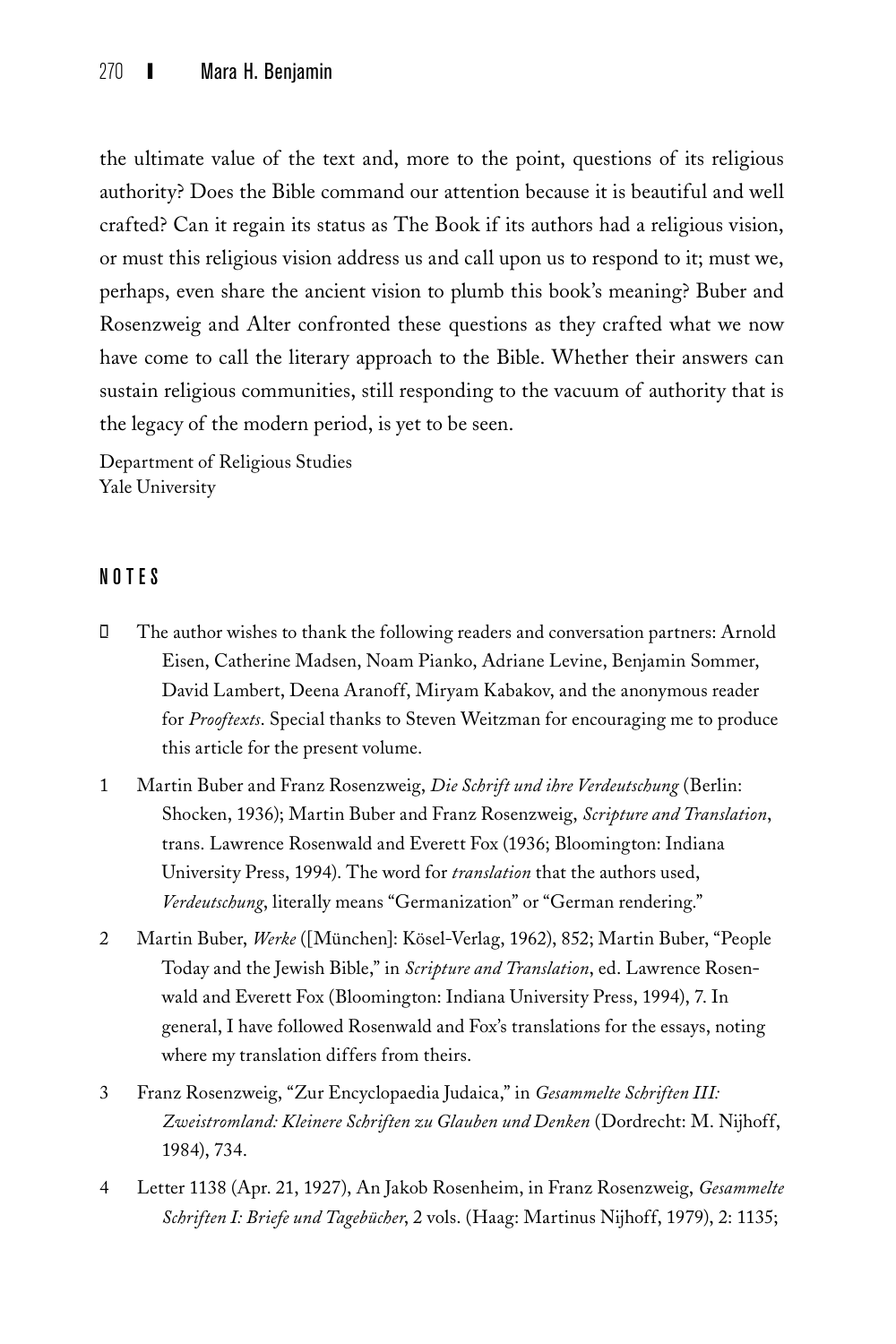translated in Franz Rosenzweig, "The Unity of the Bible: A Position Paper Vis-à-Vis Orthodoxy and Liberalism," in *Scripture and Translation*, ed. Lawrence Rosenwald and Everett Fox (Bloomington: Indiana University Press, 1994), 23.

- 5 Robert Alter, *The Art of Biblical Narrative* (New York: Basic Books, 1981), 143.
- 6 Ibid., 145.
- 7 David Norton, *A History of the Bible as Literature*, *vol. II: From 1700 to the Present Day*  (New York: Cambridge University Press, 1993), 385. Alter himself reflected on this very point in a later essay, stating, "Literary appreciation does not automatically contradict belief in the inspired character of the text, but it can manage quite comfortably without reference to such belief" (Robert Alter, "Scripture and Culture," in *The World of Biblical Literature* [New York: Basic Books, 1992], 194).
- 8 See Gerhard von Rad, *Genesis: A Commentary*, trans. John Marks, rev. ed. (1949; Philadelphia: Westminster Press, 1972), 47ff, 73ff; S. R. Driver, *The Book of Genesis: With Introduction and Notes*, 11th ed. (1904; London: Methuen, 1920), 35–36, 51ff; John Skinner, *A Critical and Exegetical Commentary on Genesis* (New York: Scribner, 1910), 1–2, 51ff.
- 9 Norton, *A History of the Bible as Literature*, 389.
- 10 A revised version of Buber's 1927 address was published as Martin Buber, "Leitwortstil in der Erzählung des Pentateuchs," in *Die Schrift und ihre Verdeutschung*, ed. Martin Buber (Berlin: Schocken, 1927). The essay appears in English as Martin Buber, "Leitwort Style in Pentateuch Narrative," in *Scripture and Translation*, ed. Lawrence Rosenwald and Everett Fox (Bloomington: Indiana University Press, 1994).
- 11 Buber, *Werke*, 1131; Alter, *Biblical Narrative*, 92–93. Buber uses the plural *Leitworte* rather than *Leitwörter*.
- 12 Everett Fox, *The Five Books of Moses* (New York: Shocken Books, 1995); Robert Alter, *The Five Books of Moses: A Translation with Commentary* (New York: W. W. Norton & Co., 2004).
- 13 F. Brown, S. Driver, and C. Briggs, *The Brown-Driver-Briggs Hebrew and English Lexicon* (Peabody, Massachusetts: Hendrickson, 1906), 416–18.
- 14 Buber, "Leitwortstil in der Erzählung des Pentateuchs," 217–18; Buber, "Leitwort Style in Pentateuch Narrative," 118.
- 15 Buber, *Werke*, 1135–36; Buber, "Leitwort Style in Pentateuch Narrative," 118.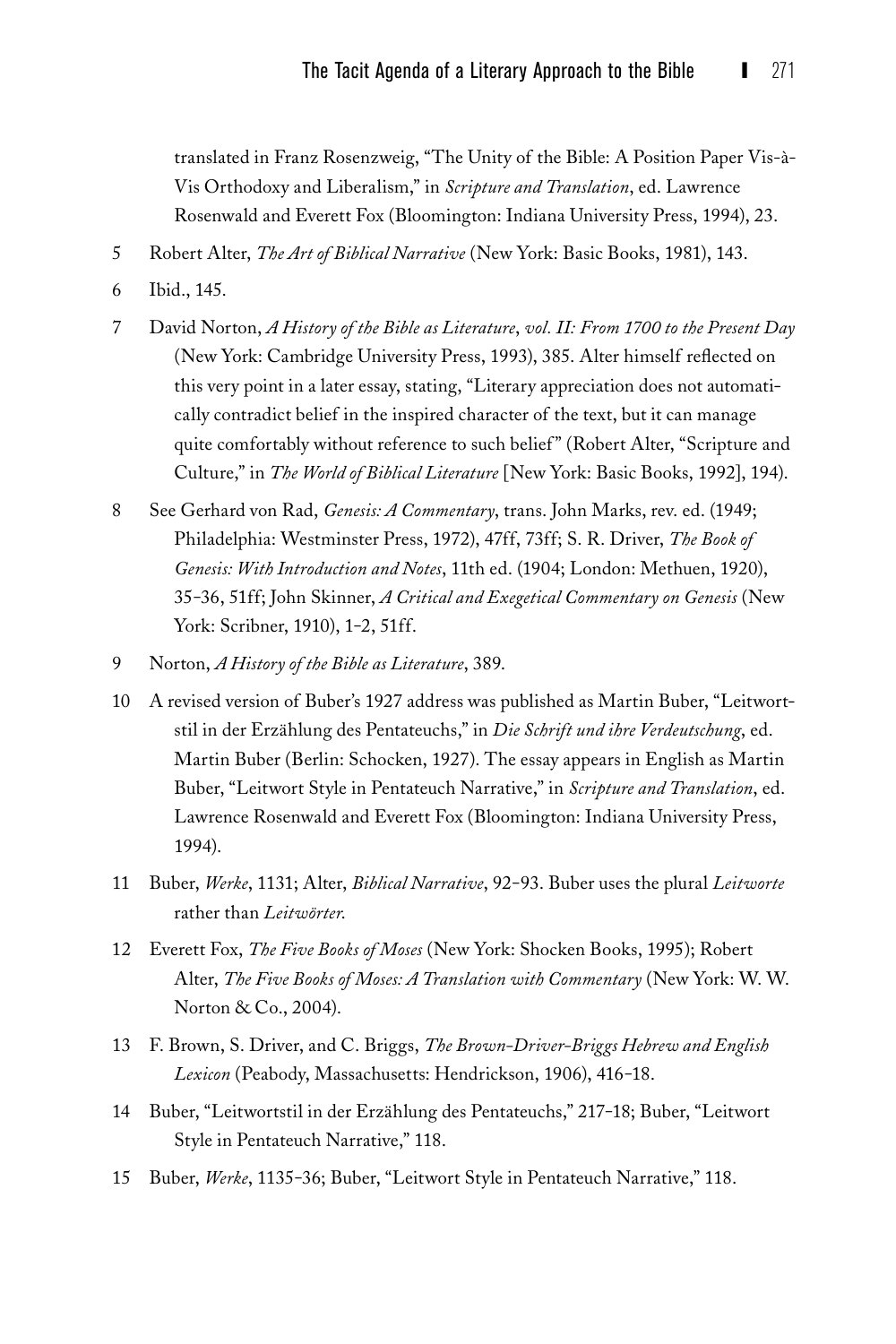- 16 Buber, *Werke*, 1138; Buber, "Leitwort Style in Pentateuch Narrative," 120; Alter, *Biblical Narrative*, 135ff.
- 17 While Buber and Rosenzweig worked as a team on the translation, their work was unevenly divided. The identification of the *Leitwort* as a key feature of the biblical text must be attributed to Buber, whose greater linguistic facility permitted him to appreciate this feature of biblical prose and develop a theory for it. Rosenzweig adopted and endorsed this theory wholeheartedly and it may be said to have formed a cornerstone of their collaborative approach; see his comments at the beginning of "The Formal Secret of Biblical Narratives" (p. 131) to this effect. (For greater detail on the division of labor, see Maren Ruth Niehoff, "The Buber-Rosenzweig Translation of the Bible within Jewish-German Tradition," *Journal of Jewish Studies* 44, no. 2 (1993).)
- 18 The aesthetics of the B-R translation provoked ample discussion at the time of publication and in recent scholarship as well. See especially Siegfried Kracauer, "The Bible in German," in *The Mass Ornament*, ed. Thomas Levin (Cambridge: Harvard University Press, 1995); Martin Jay, "Politics of Translation: Siegfried Kracauer and Walter Benjamin on the Buber-Rosenzweig Bible," *Leo Baeck Institute Yearbook* 21 (1976); Leora Batnitzky, *Idolatry and Representation: The Thought of Franz Rosenzweig Reconsidered* (Princeton, N.J.: Princeton University Press, 2000); Peter Gordon, *Rosenzweig and Heidegger: Between Judaism and German Philosophy* (Berkeley: University of California Press, 2003); and Naomi Seidman, *Faithful Renderings: Jewish-Christian Difference and the Politics of Translation* (Chicago: University of Chicago Press, 2006).
- 19 Alter, *Biblical Narrative*, 92.
- 20 Ibid., 88.
- 21 Ibid., 92.
- 22 Ibid., 112–13.
- 23 Ibid., 19.
- 24 Franz Rosenzweig, "The Secret of Biblical Narrative Form," in *Scripture and Translation*, ed. Lawrence Rosenwald and Everett Fox (Bloomington: Indiana University Press, 1994), 130.
- 25 Alter, *Biblical Narrative*, 12.
- 26 Ibid., 114.
- 27 Ibid., 115.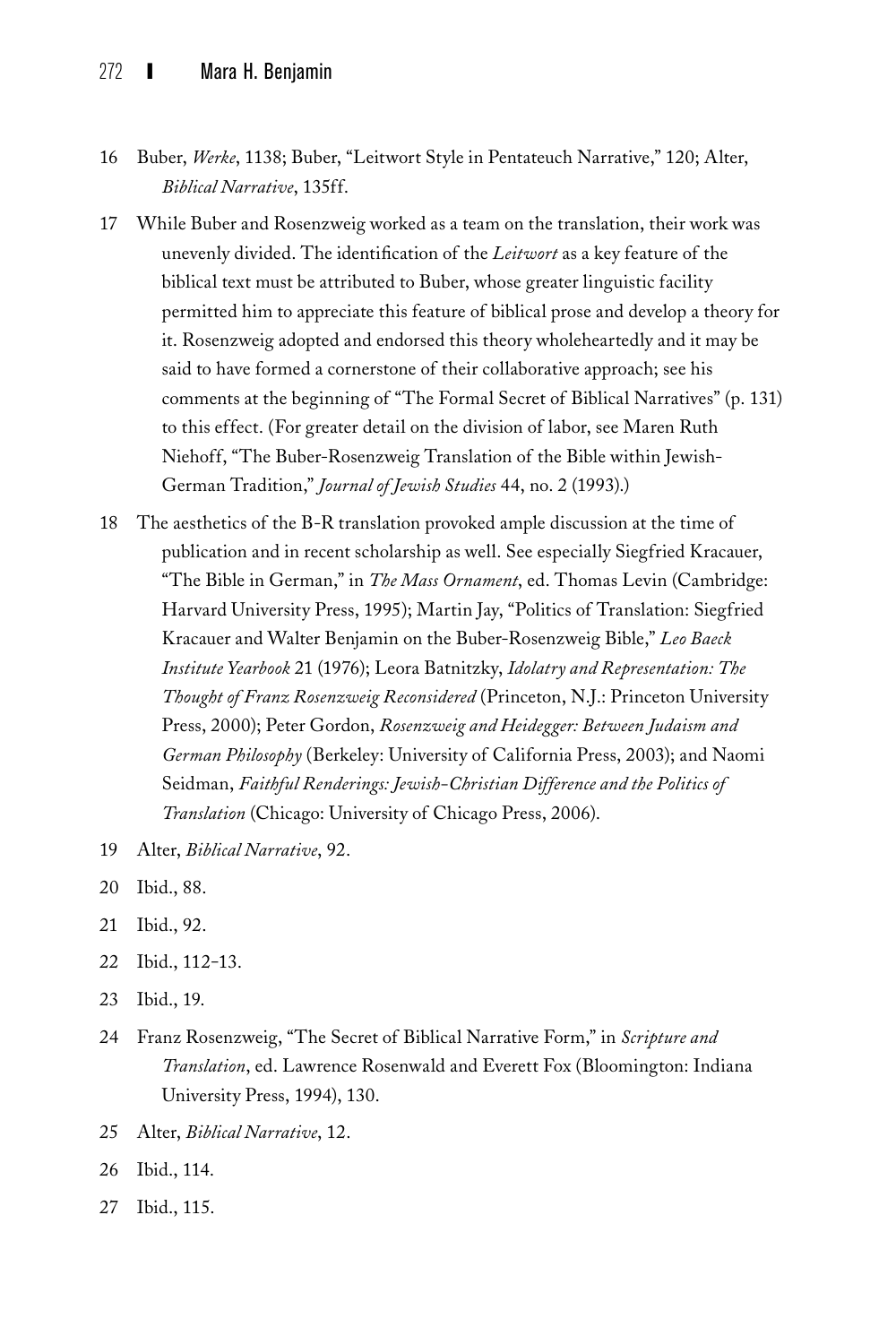- 28 Ibid., 62.
- 29 For a later, more sympathetic characterization of the aims of classical critical Bible scholarship, see Alter, "Scripture and Culture." See especially his remarks on 194ff.: "[T]he historical criticism of the Bible, though it is often thought of as a secularization of Scripture, might be better described as an attempt to recover the religious truth of the Bible through a means of investigation compatible with secular categories."
- 30 Buber, "Leitwort Style in Pentateuch Narrative," 120. Emphasis mine. Extensive investigations of the nature, scope, and function of biblical intertextualiy include Isaac Leo Seeligman, "Voraussetzung der Midrasch-Exegese," *Vetus Testamentum Supplement* 1 (1953); Nahum Sarna, "Psalm 89: A Study in Inner-Biblical Exegesis," in *Biblical and Other Studies*, ed. Alexander Altmann (Cambridge: Harvard University Press, 1963); Michael Fishbane, *Biblical Interpretation in Ancient Israel* (New York: Oxford University Press, 1985); Benjamin Sommer, *A Prophet Reads Scripture: Allusion in Isaiah 40–66* (Stanford: Stanford University Press, 1998). *The Art of Biblical Narrative* does not aim to analyze the phenomenon of inner-biblical exegesis as extensively as the abovementioned studies and others. For further discussion of midrashic and literary approaches to the Bible, see Sarah Kamin, "Comparing Literary and Midrashic Approaches to Biblical Interpretation," *Bet Mikra* 21 (1976); Meir Weiss, *The Bible from Within: The Method of Total Interpretation* (Jerusalem: Magnes Press, 1984).
- 31 Franz Rosenzweig, *Gesammelte Schriften IV, 2. Band. Sprachdenken im Übersetzung. Arbeitspapiere zur Verdeutschung der Schrift* (Dordrecht: M. Nijhoff, 1984). See also Letter 953 (Aug. 27, 1924), An die Mutter, in Rosenzweig, *Briefe,* 2: 987.
- 32 Rosenzweig, "Formal Secret," 137.
- 33 On Genesis 32:25: "R. Hama bar R. Hanina said: It was the guardian prince [angel] of Esau. To this Jacob alluded when he said to him [Esau]: 'Forasmuch as I have seen your face, as one sees the face of God, and you were pleased with me' [Gen. 33:10]" (*Midrash Bereshit Rabba*, LXXVII:3); Rashi, *ad loc*.: "And our rabbis of blessed memory explained that he was the prince of Esau."
- 34 Rosenzweig, "Formal Secret," 137.
- 35 Ibid., 137–38.
- 36 On "demythologization," compare Rudolf Bultmann, "New Testament and Mythology," in *New Testament & Mythology and Other Basic Writings*, ed. Schubert Ogden (Philadelphia: Fortress Press, 1984).